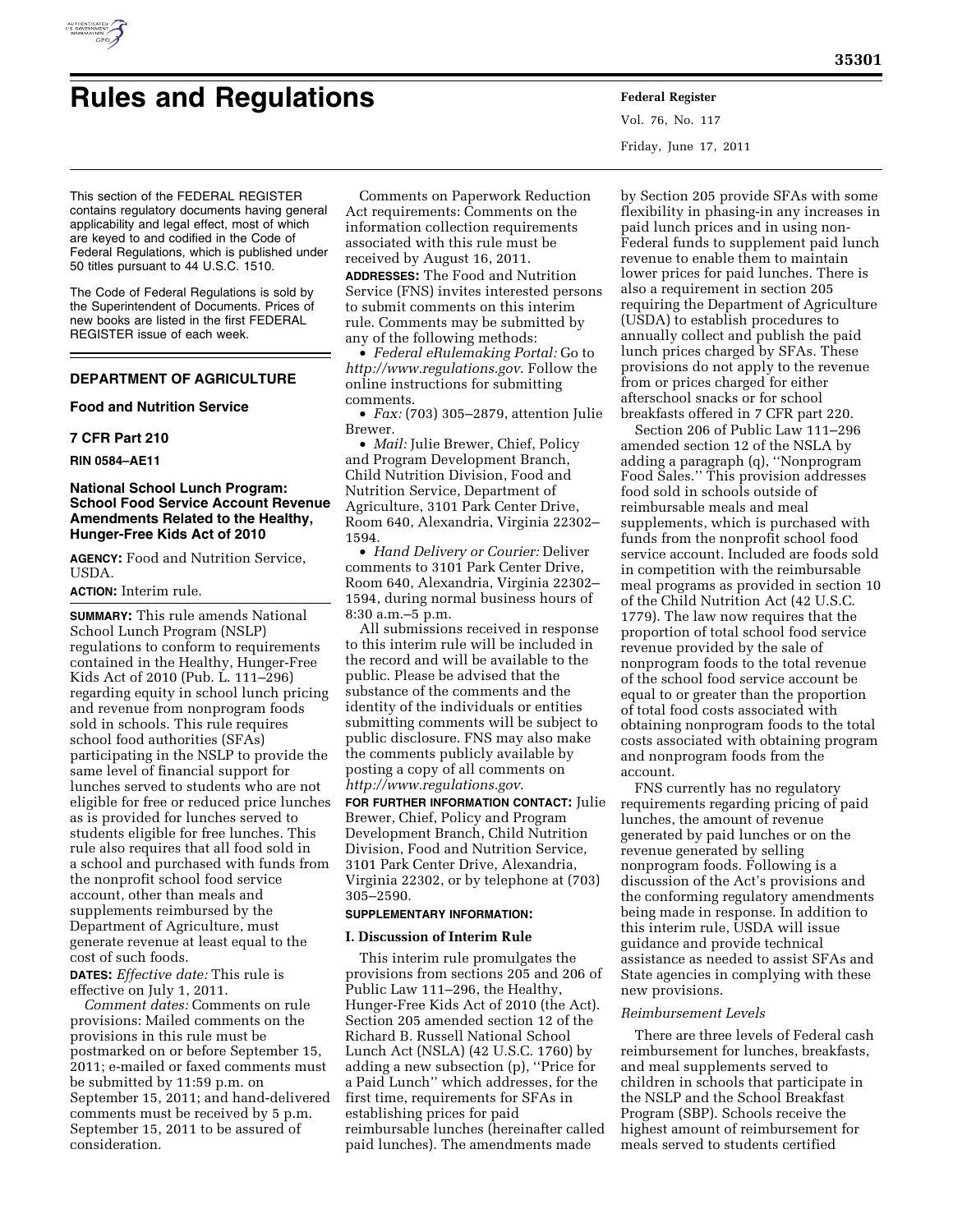eligible for free meals, a lesser amount of reimbursement for students certified eligible for reduced price meals, and the lowest reimbursement for meals served to students who are not certified eligible for free or reduced price meals (*i.e.,* paid meals).

Children in families with income at or below 130 percent of the income poverty guidelines prescribed by the U.S. Department of Health and Human Services are eligible for free meals. In addition, children who are categorically eligible because they receive other assistance (for example, receipt of Supplemental Nutrition Assistance Program benefits or enrollment in Head Start) are eligible for free meals. Children in families with income between 130 and 185 percent of the income poverty guidelines are eligible for reduced price meals. The maximum charge for a reduced price lunch is established in section 9(b)(9) of the NSLA and cannot exceed 40 cents. A maximum reduced price charge is also established for afterschool snacks and school breakfasts. Any child not certified for a free or reduced price meal must pay the meal price set by the school food authority.

#### *Revenue From Paid Lunches*

The Act defines the term paid lunch as a reimbursable lunch served to students who are not certified to receive free or reduced price meals. NSLP regulations at 7 CFR 210.2 are amended to incorporate this definition.

The Act requires SFAs to evaluate the prices they charge for paid lunches in relation to the Federal paid and free reimbursement rates. For each school year, beginning July 1, 2011, SFAs must annually establish paid meal prices in accordance with the procedures in the Act. Those procedures are contained in a new paragraph (e) added to § 210.14. In addition, § 210.19(a)(2) is amended to require each State agency administering the NSLP to ensure that SFAs comply with the procedures. FNS developed a fact sheet to help schools understand the procedures. The Equity in School Lunch Pricing Fact Sheet can be found at *[http://www.fns.usda.gov/cnd/](http://www.fns.usda.gov/cnd/Governance/Legislation/Pricing_Equity_Facts.pdf) [Governance/Legislation/Pricing](http://www.fns.usda.gov/cnd/Governance/Legislation/Pricing_Equity_Facts.pdf)*\_*Equity*\_ *[Facts.pdf.](http://www.fns.usda.gov/cnd/Governance/Legislation/Pricing_Equity_Facts.pdf)* A summary of the procedures follows.

The Act requires SFAs to determine the average price charged for paid lunches in the previous school year (for the school year beginning July 1, 2011, the previous school year is the school year beginning July 1, 2010). The school food authority must determine the average price charged based on the total number of paid lunches claimed at each price in the school food authority for the

month of October of the prior school year. October data is used because it conforms to current data collection practices in the NSLP and is representative of the number of days of operation and number of meals served. Choosing a later month in the school year could unnecessarily delay pricing decisions by SFAs.

Calculating the average lunch price based on the number of meals claimed at each price across the school food authority most accurately indicates the revenue generated from paid lunches, which is the intent of Section 205. Requirements for determining the average paid lunch price are in § 210.14(e).

Once this average is determined, the school food authority must calculate the difference between the free lunch per meal reimbursement rate and the paid lunch per meal reimbursement rate in effect for the previous school year (the ''reimbursement difference''). The lunch reimbursement rates used in this calculation must be those received by the school food authority (*e.g.,* taking into account locality (contiguous United States, Alaska or Hawaii) and additional Federal per meal reimbursement when 60 percent of lunches served in the second preceding year were served free or reduced price).

If a school food authority's average price of a paid lunch is equal to or greater than the reimbursement difference, the school food authority is not required to make any adjustments in lunch prices or to add revenue as long as it continues to charge an average price that is not less than the amount of the reimbursement difference. Further, the school food authority has the option to round the average price down to the nearest five cents. A school food authority may reduce its average price of a paid lunch if an equivalent amount of financial support is added from non-Federal sources of funds (other than inkind contributions). These provisions are added by this rule at § 210.14(e)(2), (e)(4) and (e)(5).

If a school food authority's average price of a paid lunch is less than the reimbursement difference, the school food authority must increase prices for paid lunches, as described in § 210.14(e)(3), or add financial support from non-Federal sources to the school food service account. To determine the price increase, the school food authority must establish an average price for a paid lunch that is not less than the price charged in the previous school year as adjusted by a percentage equal to the sum obtained by adding two percent and the percentage change in the Consumer Price Index for All Urban

Consumers (food away from home index) used to increase the Federal reimbursement rate, as set forth in the annual notice announcing adjustments to the national average payments issued by USDA in the **Federal Register** on or about July 1 of each year. SFAs should refer to the **Federal Register** notice from the prior July to obtain the Consumer Price Index. For determining increases required for the school year beginning July 1, 2011, SFAs should use the notice published on July 19, 2010 (75 FR 41796, ''National School Lunch, Special Milk, and School Breakfast Programs, National Average Payments/Maximum Reimbursement Rates'').

Section 205 of the Act amended the NSLA to permit SFAs to round the adjusted average price for a paid lunch down to the nearest five cents following that calculation. Additionally, SFAs are not required to raise prices more than 10 cents annually. SFAs may, at their discretion, increase prices for paid lunches by more than 10 cents. In lieu of increasing prices, a school food authority may reduce the average price of a paid lunch if an equivalent amount of financial support is added from non-Federal sources of funds (other than inkind contributions). These provisions are found at  $\S 210.14(e)(4)$  and  $(e)(5)$ .

If a school food authority chooses to contribute financial support from non-Federal sources in lieu of raising prices for paid lunches, Section 12(p) of the NSLA specifically excludes in-kind contributions and revenue from foods sold in competition with reimbursable meals from qualifying as support from non-Federal sources for this purpose. This rule codifies those prohibitions in § 210.14(e)(5)(ii). In addition, § 210.14(e)(5)(iii) requires that financial support from non-Federal sources must be cash for direct support for paid lunches, including but not limited to per-lunch reimbursements for paid meals provided by States, counties, school districts and others; funds provided by organizations, such as school-related or community groups to support paid lunches; any portion of State revenue matching funds that exceeds the minimum requirement established in 7 CFR 210.17 and is provided for paid lunches; and a proportion attributable to paid lunches from direct payments made from school district funds to support the lunch service. Some examples of unallowable non-Federal support would include any payments, including additional permeal reimbursements, provided to the school food authority for support of the SBP or other Child Nutrition Program; any payments, including additional permeal reimbursements, provided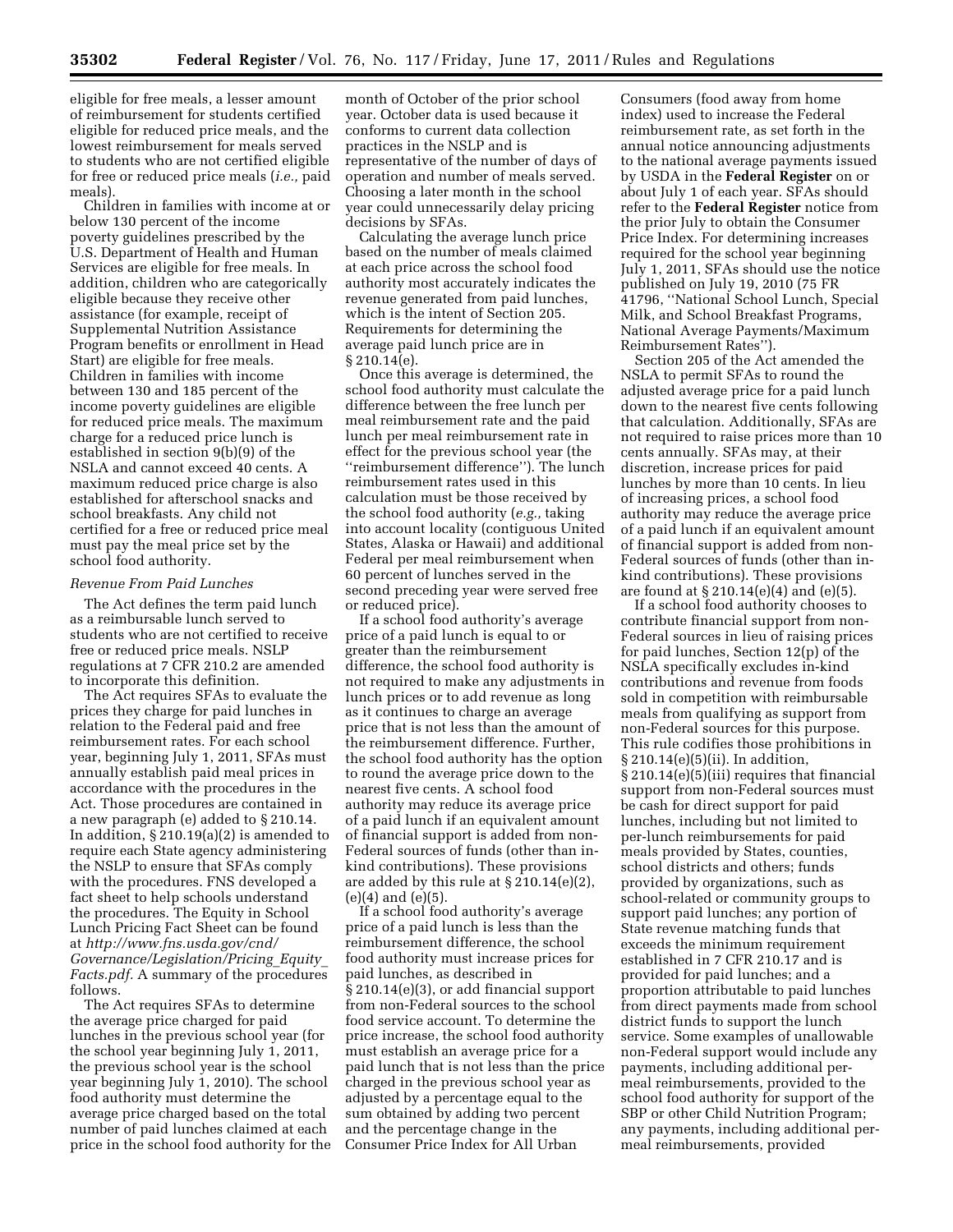specifically to support free and reduced price meals; and any in-kind contributions converted to direct cash expenditures after July 1, 2011.

In recognition of the short timeframes for implementation, this interim rule allows SFAs to count any non-Federal cash contribution, except for in-kind contributions and revenues from foods sold in competition with reimbursable meals, for School Year 2011–2012 only. This limited allowance is established by this rule in § 210.14(e)(6)(iii). In addition, State agencies should focus their efforts in the initial year of implementation to providing SFAs with technical assistance to ensure compliance.

We also recognize that this rule was published after many SFAs have made pricing decisions for School Year 2011– 2012. Therefore, those SFAs that can demonstrate that they raised their prices and met the non-Federal cash contribution allowance described above for School Year 2011–2012, may count any non-Federal cash contribution, except for in-kind contributions and revenues from foods sold in competition with reimbursable meals, toward the revenue requirements for School Year 2012–2013. FNS will issue guidance on how adjustments to the School Year 2012–2013 requirement will be determined in these situations.

If an SFA with an average price lower than the reimbursement difference is not required in any school year to increase its average price, due to lowinflation and rounding rules, the school food authority must use the unrounded average price as the basis for calculations for the next school year. This approach helps ensure that over time the appropriate additional revenues are provided to support paid lunches. Also, if a school food authority has an average price lower than the reimbursement difference and chooses in any school year to increase paid lunch prices more than is required, the amount attributable to the SFAs discretionary additional increase may be carried forward to the next school year(s) to meet the paid lunch pricing requirements. SFAs must keep sufficient records to document and carry forward the average price calculations. These requirements are established by this interim rule in § 210.14(e)(6)(i) and  $(e)(6)(ii)$ .

As amended by Section 205 of the Act, Section 12(p) of the NSLA also requires that USDA establish procedures to annually collect and publish the paid meal prices charged by SFAs. While the statute refers to the collection of paid meal prices, this interim rule requires that SFAs report only paid lunch prices.

This approach minimizes reporting burden on SFAs and State agencies, and is consistent with the other requirements of Section 205, which all pertain to paid lunches. USDA invites commenters to provide input on whether this approach is appropriate, or whether reporting should be expanded to include prices charged for paid breakfasts. The new reporting requirements for SFAs and State agencies, respectively, are contained in amendments to § 210.15(a) and § 210.20(a) made by this rule. This annual report would coincide with other reporting for the month of October.

## *Revenue From Nonprogram Foods*

NSLP regulations are amended by this interim rule to include the new statutory definition of nonprogram food in a new paragraph at § 210.14(f). Section 12(p) of the NSLA as amended by the Act defines nonprogram food as ''food sold in a participating school other than a reimbursable meal provided'' under the NSLA or the Child Nutrition Act of 1966 (42 U.S.C. 1771 *et seq.*) and which is ''purchased using funds from the nonprofit school food service account of the school food authority \* \* \*.'' The definition also specifically identifies as nonprogram food ''food that is sold in competition with a program established under'' the NSLA or the Child Nutrition Act of 1966. Nonprogram beverages are also considered nonprogram food.

Effective July 1, 2011, Section 12(q) of the NSLA, as amended by Section 206 of the Act, requires that the proportion of total school food service revenue provided by the sale of nonprogram foods to the total revenue of the school food service account shall be equal to or greater than the proportion of total food costs associated with obtaining nonprogram foods to the total costs associated with obtaining program and nonprogram foods from the account. The Act also amended the NSLA to require that all revenue from the sale of nonprogram foods accrue to the nonprofit school food service account of a participating SFA. These revenue and accrual requirements are incorporated into NSLP regulations in this interim rule by adding a new paragraph (f) to § 210.14.

## *Technical Amendments*

The definition of ''Nonprofit school food service account" in  $\S 210.2$  is revised by adding references to the new procedures in § 210.14(e) and (f) regarding revenue. In addition, the requirements in § 210.9(b) for the agreement between the State agency and

SFAs are amended by adding a reference to these new provisions. Other amendments are made to § 210.15(b) and § 210.20(b) (for SFAs and State agencies, respectively) to provide for the records that must be retained to document compliance with the newly established provisions in § 210.14(e) and (f).

## **II. Procedural Matters**

## *Issuance of an Interim Rule and Date of Effectiveness*

USDA, under the provisions of the Administrative Procedure Act at 5 U.S.C. 553(b)(B), finds for good cause that use of prior notice and comment procedures for issuing this interim rule is impracticable. Sections 205 and 206 of the Healthy, Hunger-Free Kids Act of 2010, Public Law 111–296, enacted on December 13, 2010, requires implementation of those provisions on July 1, 2011. USDA concludes that there is insufficient time to issue a proposed rule prior to the statutory implementation deadline. As a result, this interim rule is necessary to comply with the requirements of Sections 205 and 206 of Public Law 111–296 and ensure that those provisions are implemented and effected by State agencies and SFAs on July 1, 2011.

For the same reason of impracticability due to the statutory implementation deadline, under the provisions of the Congressional Review Act at 5 U.S.C. 808(2), USDA for good cause is issuing this rule with an effective date of July 1, 2011, which is less than the latest of the 60-day delay in effective date prior to, either the submission of a report to Congress, or after publication of the rule in the **Federal Register**, as required under section 801(a)(3)(A) of the Congressional Review Act.

USDA invites public comment on this interim rule. USDA will consider amendments to the rule based on comments submitted during the 90-day comment period. The agency will address comments and affirm or amend the interim rule in a final rule.

#### *Executive Order 12866 and Executive Order 13563*

Executive Orders 12866 and 13563 direct agencies to assess all costs and benefits of available regulatory alternatives and, if regulation is necessary, to select regulatory approaches that maximize net benefits (including potential economic, environmental, public health and safety effects, distributive impacts, and equity). Executive Order 13563 emphasizes the importance of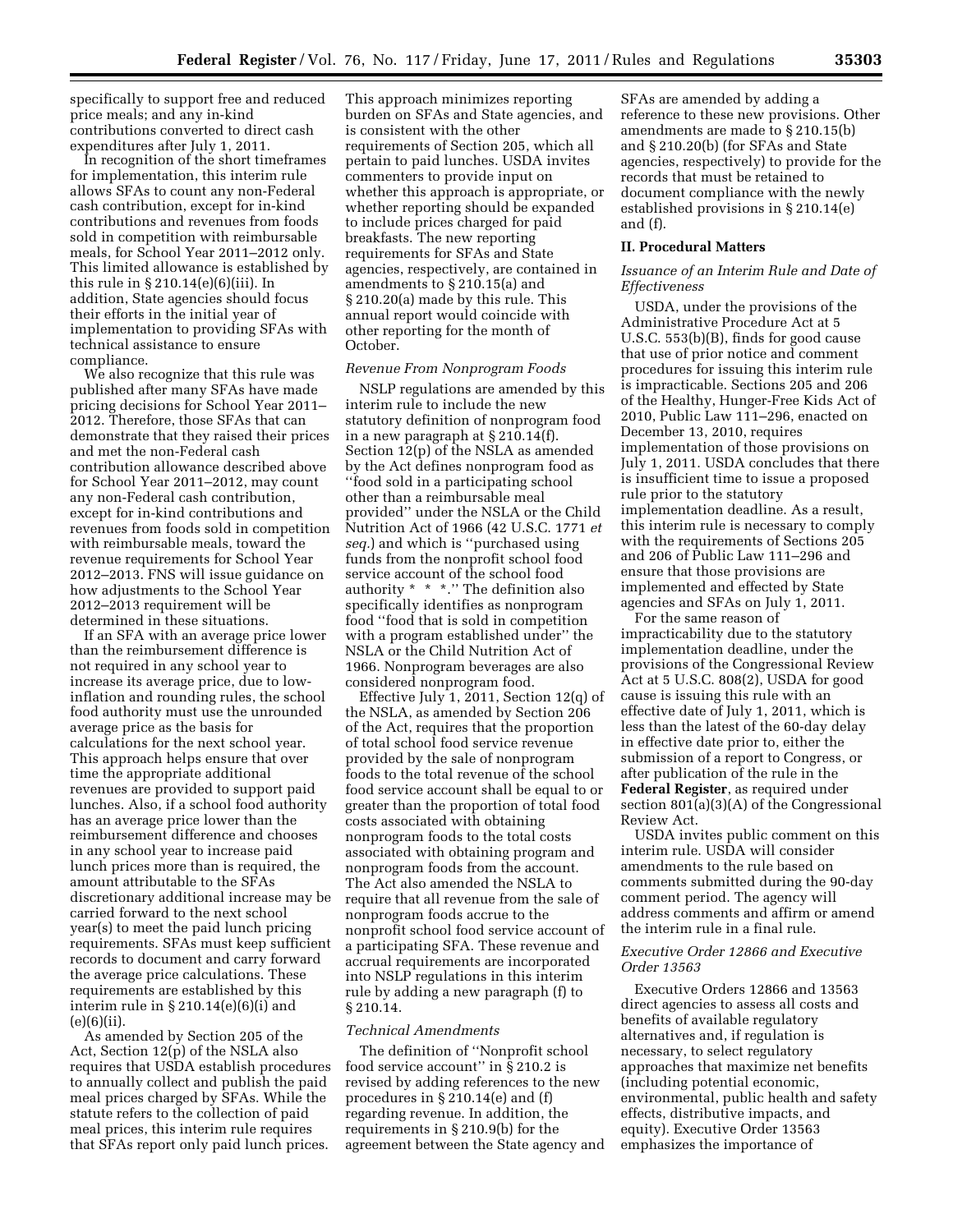quantifying both costs and benefits, of reducing costs, of harmonizing rules, and of promoting flexibility.

This interim rule has been designated an ''economically significant regulatory action'' under section 3(f) of Executive Order 12866. Accordingly, the rule has been reviewed by the Office of Management and Budget.

# *Regulatory Impact Analysis*

As required for all rules that have been designated as significant by the Office of Management and Budget, the following Regulatory Impact Analysis (RIA) was developed for this interim rule: It is included as Appendix A at the end of this document.

#### **Initial Regulatory Impact Analysis**

Title: National School Lunch Program: School Food Service Account Revenue

Amendments Related to the Healthy, Hunger-Free Kids Act of 2010 Nature of Action: Interim Rule

Need for Action: Codifies provisions of Section 205 and 206 of the Healthy, Hunger-Free Kids Act of 2010 in regulation for the National School Lunch Program (NSLP) and the School Breakfast Program (SBP). These provisions set requirements for student payments or other non-Federal revenues to ensure that the paid meals and à la carte foods generate a level of total revenue for local schools that is comparable to the revenue generated by USDA payments for free meals. In the aggregate, these requirements provide additional revenue to support nutritious and healthful meals for all students.

Affected Parties: Those involved in the operation and administration of the NSLP and SBP, including State education agencies, local school food authorities, schools, students, and the food production, distribution and service industry.

Background

The National School Lunch Program (NSLP) is available to over 50 million children each school day; an average of 31.6 million children per day ate a reimbursable lunch in fiscal year (FY) 2010. The School Breakfast Program (SBP) served an average of 11.6 million children daily. Schools that participate in the NSLP and SBP receive Federal reimbursement and USDA Foods (donated commodities) for lunches and breakfasts that meet program requirements.

The level of Federal support provided varies by the household income of the participating child, with the highest payments for meals provided free to the children with incomes below 130 percent of poverty, a lower amount for meals provided at reduced price to those with incomes between 130 percent and 185 percent of poverty, and a small amount for meals provided to higher-income students (paid meals). Recent data on the number of participating students in each category is presented in Table 1.

| TABLE 1—NSLP/SBP AVERAGE DAILY PARTICIPATION, FY 2010 |  |  |  |
|-------------------------------------------------------|--|--|--|
|-------------------------------------------------------|--|--|--|

|                           | Children (millions) receiving |                        |             |              |  |  |  |
|---------------------------|-------------------------------|------------------------|-------------|--------------|--|--|--|
| Program                   | Free meals                    | Reduced-price<br>meals | Paid meals  | Total        |  |  |  |
| <b>NSLP</b><br><b>SBP</b> | 17.4<br>8.7                   | 3.0<br>1.0             | 11.1<br>1.9 | 31.6<br>11.6 |  |  |  |

While USDA subsidizes paid meals to cover part of the cost of production, local communities and State governments cover the remainder of production costs, and have the flexibility to do so from any non-Federal source—student payments, State subsidies, or local funds. Most schools depend on student payments for paid school meals for a part of their revenue. Based on data collected by USDA from a national sample of schools the full price of lunch for school year 2004–05 was \$1.60 on average, and the most common (modal) price was \$1.50. The full price ranged from \$0.65 to \$3.00; on average, it was higher in secondary schools than in elementary schools, and higher in large schools than in smaller ones. The full price was also higher in suburban and lowerpoverty schools than in schools not in those categories.<sup>1</sup>

However, the revenue received by schools for paid meals is often too low to cover the cost of those meals. An examination of school meal production costs shows that it cost about \$2.28 to produce a school lunch in school year 2005–06.2 While USDA's reimbursement for a free meal (\$2.50), including cash and commodity foods, was

about 9 percent higher than reported production costs, total revenues from a paid meal—including the price charged to families (\$1.60), USDA's cash reimbursement (\$0.21), and the commodity entitlement (\$0.175) was 13 percent less. Total revenue from a paid meal represented only 80 percent of the value of Federal support for a free meal. Funding paid meals below the cost of their production effectively shifts Federal subsidies designed for the lowest-income children to others. It can negatively affect all children by limiting the funds available to provide nutritious meals.

Schools are also authorized to prepare and sell non-program foods and meals during the meal period, as long as the revenue is provided to the food service program account. Revenues from non-reimbursable foods fell short of the cost of producing them by an average of about 29 percent in SY 2005–06.3 Combining reimbursable meals and other foods, reported costs were essentially equal to revenues (101 percent). The average SFA used revenues from

reimbursable meals to offset the cost of producing à la carte and other nonreimbursable food items.

The provisions in Section 205 and 206 of the Healthy, Hunger-Free Kids Act of 2010 set requirements for student payments or other non-Federal revenues to ensure that the paid meals and à la carte foods generate a level of total revenue for local schools that is comparable to the revenue generated by USDA payments for free meals. In the aggregate, these requirements provide additional revenue to support nutritious and healthful meals for all students.

#### **I. Summary of Requirements**

This interim rule would codify nondiscretionary aspects of the following provisions of the Healthy, Hunger-Free Kids Act (Pub. L. 111–296; the Act) under 7 CFR Part 210:

• Section 205 of the Act requires school food authorities (SFAs) participating in the NSLP to establish a price for paid lunches that is on average equal to the difference between free lunch reimbursement and paid lunch reimbursement—the Section 11 reimbursement.4 An SFA charging less than

<sup>1</sup>U.S. Department of Agriculture, Food and Nutrition Service (2007). *School Nutrition Dietary Assessment Study–III* (multiple volumes), Table II.11. (SNDA–III) Report prepared by Mathematica Policy Research. Available at *[www.fns.usda.gov/](http://www.fns.usda.gov/ora/) [ora/.](http://www.fns.usda.gov/ora/)* 

<sup>2</sup>U.S. Department of Agriculture, Food and Nutrition Service (2008). *School Lunch and Breakfast Cost Study–II* p. ii. (SLBCS–II) Report prepared by Abt Associates, Inc. Available at *[www.fns.usda.gov/ora/.](http://www.fns.usda.gov/ora/)* 

<sup>3</sup>*School Lunch and Breakfast Cost Study–II.* The conclusion that schools price a` la carte foods below their cost may seem counter intuitive. Some school meal providers may see à la carte food sales as a source of additional revenue for relatively little added cost. Many schools attribute overhead and labor costs primarily to reimbursable meal production and do not recognize that such costs support all meal services, and should be allocated in accordance with generally accepted accounting principles. The research cited here allocates the shared cost of overhead and labor that supports both reimbursable and à la carte meal production proportionately across these services.

<sup>4</sup>Federal reimbursement for NSLP lunches is the sum of the values specified in Section 4 and Section 11 of the Richard B. Russell National School Lunch Act (NSLA). A Section 4 reimbursement is distributed to schools for all program lunches. Lunches served to students eligible for free or reduced-price school meals receive both a Section 4 and a Section 11 reimbursement. SFAs must charge students a price equal to the Federal Section 11 rate (or contribute an equivalent sum from State or local sources) for total per meal revenue from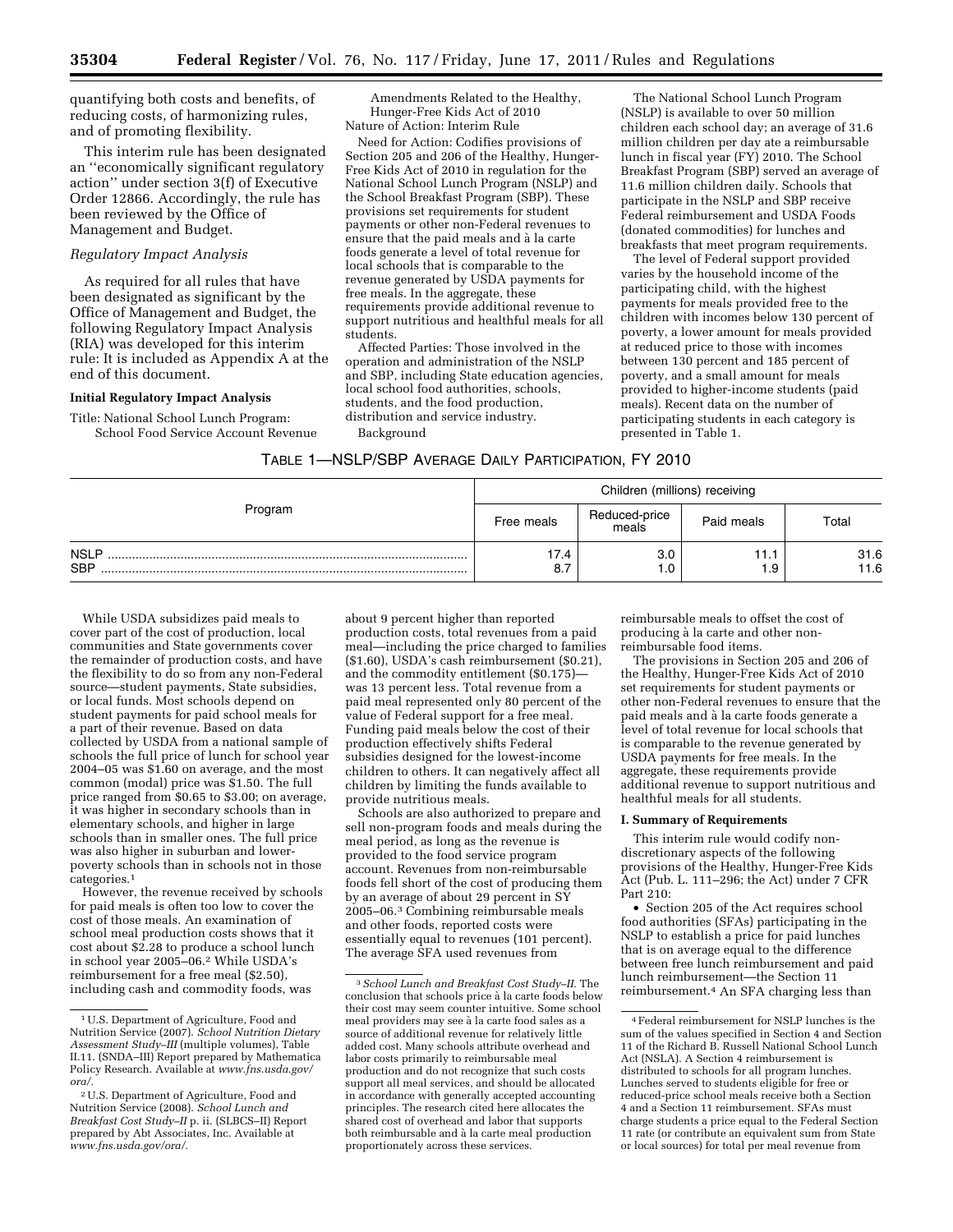the required amount is required to gradually increase the paid lunch price. The maximum annual average required price increase is limited to not more than 10 cents for any SFA. In lieu of increasing the paid lunch price, an SFA may choose to cover the difference in revenue with non-Federal funds. The Act requires the Secretary to develop regulations to carry out this section, including collecting and publishing the prices that SFAs charge for paid meals annually.

• Section 206 of the Act requires that all food sold in a school and purchased with funds from the nonprofit school food service, other than a reimbursable meal provided under the National School Lunch and School Breakfast Programs, must generate revenue at least equal to the cost of such foods.

• The Act makes these provisions effective on July 1, 2011.

#### **II. Cost/Benefit Assessment**

#### *A. Summary of Anticipated Impacts*

While the rule will have little or no direct impact on Federal expenditures, it will

require the contribution of additional funds to the non-profit school meals program account of participating SFAs:

• For the Section 205 provisions, these funds could be derived from a combination of sources, including program participants who receive paid lunches and State and local governments. State agencies administering the NSLP and SFAs have flexibility to determine which of these sources will contribute revenues to meet the requirements, and in what proportion.

• For the Section 206 provisions, funds will derive from increased prices for à la carte foods and beverages, and thus will all be contributed by the families of school children who choose to purchase these products.

• School food authorities will be required to incur additional administrative costs to implement the rule, reflecting the need to review food costs and revenue records, adjust a` la carte prices, and report the prices charged for paid meals.

In addition, we expect that the rule will have Federal budgetary effects as a result of

indirect impacts on participation in the school meals programs. To the extent that the Section 205 provisions result in increased prices for paid meals, NSLP participation may be lower than otherwise projected as students choose not to eat, to bring lunch from home, or to acquire it from other sources, resulting in Federal savings in paid reimbursements. To the extent that price increases for à la carte foods result from Section 206 provisions, school children and their families could choose to substitute reimbursable school meals for purchases of a` la carte foods, resulting in increased participation and higher Federal meal reimbursements.

Estimates of the overall impacts of the rule, including both changes in SFA revenues and Federal costs, are presented in Table 2. For purposes of this analysis, the rule is assumed to take effect on July 1, 2011, the start of school year (SY) 2011–2012.

# TABLE 2—PROJECTED IMPACT OF RULE

[All figures in millions]

| 2012<br>\$9<br>1,148 | 2013<br>\$66          | 2014<br>\$104         | 2015                          | Total                            |
|----------------------|-----------------------|-----------------------|-------------------------------|----------------------------------|
|                      |                       |                       |                               |                                  |
| 416<br>- 9           | 1.237<br>466<br>$-10$ | 1,320<br>484<br>$-10$ | \$144<br>.443<br>510<br>$-10$ | \$323<br>5,324<br>1,939<br>$-44$ |
| \$1,564              | \$1,760               | \$1,898               | \$2,086                       | \$7,542                          |
| $\star$              | $-$ \$3               | $-$ \$7               | $- $10$                       | $-$ \$20                         |
| 297                  | 338                   | 348                   | 362                           | 1.392                            |
| \$297                | \$335                 | \$342                 | \$352                         | \$1,372                          |
| 155                  | 151                   | 146                   | 143                           | 620                              |
| $***$                | $***$                 | $+ +$                 | $***$                         | \$60,819                         |
| \$12,049             | \$12,300              | \$12,415              | \$12,534                      | 27,600                           |
| 5,465                | 5.531                 | 5,586                 | 5,631                         | \$17,108                         |
|                      | \$3,338               | \$3.470               | \$3,557                       | \$3.629                          |
|                      | 2.187                 | 2,253                 | 2.298                         | 2.332                            |

\* Equals less than \$500,000.

\* Small increase.

**Note:** Entries in tables throughout this analysis may not sum to totals due to rounding.

#### *B. SFA Impacts*

1. Revenue from Paid Lunches (Section 205)

Section 205 directs SFAs to take steps to equalize the per meal revenue generated by reimbursable paid lunches and free lunches, thus targeting SFAs whose non-Federal per meal revenue is less than the Section 11

reimbursement for lunches (or \$2.46 for school year 2011–12). It permits State and local governments to share, or assume fully, the direct economic impact. Although we cannot anticipate how States, local governments, and SFAs will share the responsibility for raising per-meal receipts for paid lunches, we have estimated the total amount of non-Federal revenue needed to meet the requirements compared to the latest observed levels.

We identified schools whose paid meal prices fell short of the Section 11 reimbursement in school year 2004–2005 using data collected in the third School Nutrition Dietary Assessment Study (SNDA– III).6 This study collected data from a nationally representative sample of 129 SFAs, 398 schools in those SFAs, and 2,314 children attending those schools (and their parents) in School Year 2004–05. SFA directors provided information on districtwide policies (such as menu-planning

paid meals to match total per meal revenue from free meals. In school year 2010–11, schools earned \$2.72 for each free meal, \$2.32 for each reduced price meal, and \$0.26 for each paid meal.

<sup>5</sup>SFA revenues derive from increases in student payments for paid lunches and à la carte foods, additional contributions to SFA accounts from State or local governments, and higher USDA

reimbursements for an expected increase in participation in the reimbursable meals programs.

 $^{\rm 6}$  Because paid lunch price is a school-level variable on the SNDA–III dataset rather than an SFA-level variable, we perform our analysis at the school level. We developed our estimate as though the responsibility for raising paid lunch prices or finding alternate non-federal revenue rests with

individual schools. In practice, Section 205 provides SFAs the flexibility to set prices at individual schools however they see fit, as long as the weighted average price across the SFA meets the Section 205 target. For purposes of an aggregate cost estimate, a school-level analysis and a weighted average SFA-level analysis should give comparable results.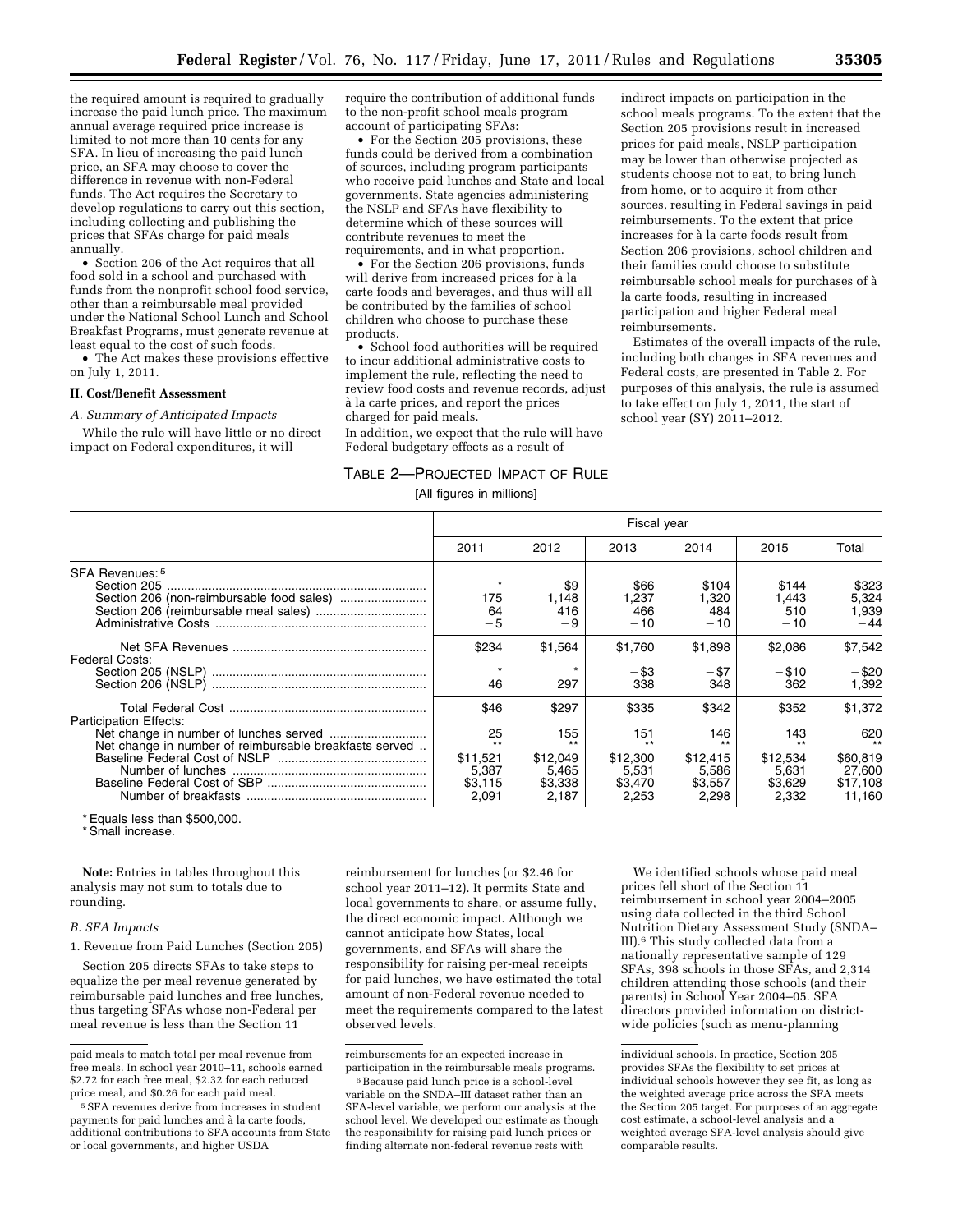systems) and operations (such as food purchasing). As part of the study, school foodservice managers provided information regarding their school's foodservice operations, including paid meal prices, and policies on competitive foods available in or near the foodservice area.

To estimate the number of schools that charge less than the Section 11 reimbursement in FY 2011, we assumed that the schools' paid meal prices kept pace with inflation adjustments in the lunch reimbursement since SY 2004–2005. For this analysis, the schools whose prices fall short of the Section 11 rate today are the schools that would have fallen short of a comparable regulatory target in SY 2004–2005.7

• Throughout the forecast period we assume annual increases in the Section 11 rate equal to the projected growth in the Food Away From Home series of the Consumer Price Index.8 We also assume that baseline paid meal prices would have matched the annual growth in the Section 11 rate. These baseline prices represent what schools would have charged for reimbursable paid meals in the absence of the interim rule.

• The interim rule requires annual price increases (or equivalent non-Federal

revenues) of 2 percent above the inflation rate until prices meet the Section 11 target. The rule also allows for annual rounding of adjusted prices to the next lower 5 cents and limits required price increases to no more than 10 cents. SFAs and schools need not round prices down, nor are they prohibited from imposing annual increases above the 10 cent cap. For this estimate, however, we assume that schools take advantage of both provisions: we assume uniform rounding and no optional price increases above 10 cents in any year.

• The interim rule allows SFAs to contribute financial support from non-Federal sources in lieu of part or all of required paid lunch price increases. It requires that financial support from non-Federal sources must be cash for direct support for paid lunches, and may not be inkind contributions or revenue from foods sold in competition with reimbursable meals. For the first school year of implementation (school year 2011–12), the interim rule allows SFAs to count any non-Federal cash contribution, except for cash revenues from foods sold in outside of reimbursable meals, as an offset for paid lunch price increases. While the most recent analysis of school

meals costs and revenues suggests that State and local authorities contribute substantial non-Federal cash revenues to food service accounts, data is not available to determine the extent to which these revenues represent direct support for paid lunches. For the purpose of this analysis, we assume that SFAs will be able to use existing contributions to meet all of the required paid meal revenue increase to meet the rule's requirements for school year 2011–12, and to meet 25 percent of the requirements for subsequent years.

• We assume that increases in paid meal prices above the 2 percent annual inflation rate reduce student consumption of paid meals.9 We model this reduction with evidence collected in SNDA–III, which showed that over a range of paid meal prices typical of those charged in SY 2004–2005, student participation rate was lower by 0.11 percent for each additional cent in paid lunch prices.10 In addition to impacts on SFA revenues, this participation effect also implies Federal savings; this is discussed further under Federal Budgetary Impacts, below.

The results of this analysis are presented in Table 3:

#### TABLE 3—NON-FEDERAL REVENUE REQUIRED TO MEET PAID MEAL REVENUE EQUITY PROVISION

|                                                                                            | Fiscal year (millions) |       |       |       |       |        |  |
|--------------------------------------------------------------------------------------------|------------------------|-------|-------|-------|-------|--------|--|
|                                                                                            | 2011                   | 2012  | 2013  | 2014  | 2015  | Total  |  |
| Required non-Federal revenue increase based on current estimated paid meal stu-            | \$8                    | \$56  | \$87  | \$138 | \$192 | \$481  |  |
| Existing non-Federal, non-student payment contributions that offset required in-<br>crease | -8                     | $-47$ | $-21$ | $-35$ | $-48$ | $-158$ |  |
|                                                                                            |                        |       | 66    | 104   | 144   | 323    |  |

Not all school districts will benefit from this revenue increase. We estimate, based on the distribution of paid lunch prices in SY 2004–05 found in SNDA–III, that about 6,000 of 102,000 schools will not have to increase paid meal prices at all in SY 2011–12 to comply with Section 205 because they already charge prices above the \$2.46 target for SY 2011–12. An additional 19,000 schools have prices so low (no greater than \$1.59) that the 3.14 percent increase required for SY 2011–12 results in an increase of less than 5 cents, and thus in almost all cases rounds down to zero.<sup>11</sup> Almost all of the

remaining schools would have only a 5 cent required increase in SY 2011–12.

Because the provision limits the increase to no more than 10 cents per lunch per year, we anticipate that increases in SFAs with the largest difference between paid lunch prices and the Section 11 rate will continue gradually over many years, with about half of all schools reaching the requirements of the rule in 13 years, and many continuing to work towards paid meal revenue parity for 20 years or more.<sup>12</sup>

SFAs have the option of meeting the revenue requirements by adding funds to the

10Over the price range examined in SNDA–III, this is an elasticity of  $-0.30$ . SNDA–I estimated an elasticity of  $-0.25$  over a range of prices from \$1.20 to \$1.60 in SY 1991–1992. (Table VII.3, p. 137) U.S. Department of Agriculture, Food and Nutrition Service (1993). *The School Nutrition Dietary Assessment Study.* Report prepared by Mathematica Policy Research. Available at *[www.fns.usda.gov/](http://www.fns.usda.gov/ora/) [ora/](http://www.fns.usda.gov/ora/)* 

11These schools would face no required price increase in SY 2011–12 if their SY 2010–11 baseline

school food service account. However, to the extent that SFAs choose instead to raise paid meal prices, the change will affect students (and their families) whose income exceeds the statutory thresholds for free or reduced price meals. While this spares families with the lowest incomes from the revenue raising objective of the provision, there may be some concern that higher paid meal prices will fall disproportionately on children with incomes relatively close to the upper threshold for reduced price benefits. Table 4 presents a distribution of school-aged children by level of family income: 13

13The data in Table 4 reflect special tabulations of Current Population Survey data prepared by Mathematica Policy Research for FNS.

<sup>7</sup> It is worth noting that the observed relationship between paid lunch and free lunch revenue is relatively stable across the three SNDA studies, which collected data from school years 1991–92, 1998–99, and 2004–05:

<sup>•</sup> In SY 1991–92, revenue for a paid meal was 79.9 percent of Federal revenue for a free meal. • In SY 1998–99, revenue for a paid meal was

<sup>80.3</sup> percent of Federal revenue for a free meal.

<sup>•</sup> In SY 2004–05, revenue for a paid meal was 82.2 percent of Federal revenue for a free meal.

<sup>8</sup>The NSLA provides for annual increases in the Section 11 rate equal to growth in the CPI–U's Food Away From Home series. We use projections in the series prepared by OMB for use in the 2012 President's Budget.

<sup>9</sup>We expect that students that no longer consume paid lunches because of price increases will either bring food from home, choose not to eat during school hours, or acquire food from other sources. We do not have data that allows us to estimate the relative frequency of these different responses.

prices were rounded to an even 5 cent increment. As we note above, this analysis relies on the schoollevel SNDA–III dataset. Because SNDA–III data indicate that nearly all schools charged prices in 5 cent increments in SY 2004–05, our analysis assumes that all prices in SY 2010–11 are likewise rounded to the nearest 5 cents.

<sup>12</sup>We estimate that the ''revenue gap'' between free reimbursement and paid meal revenue levels would be reduced 28 percent by FY 2015, the end of the accounting period for this analysis. The gap would continue to shrink in future years.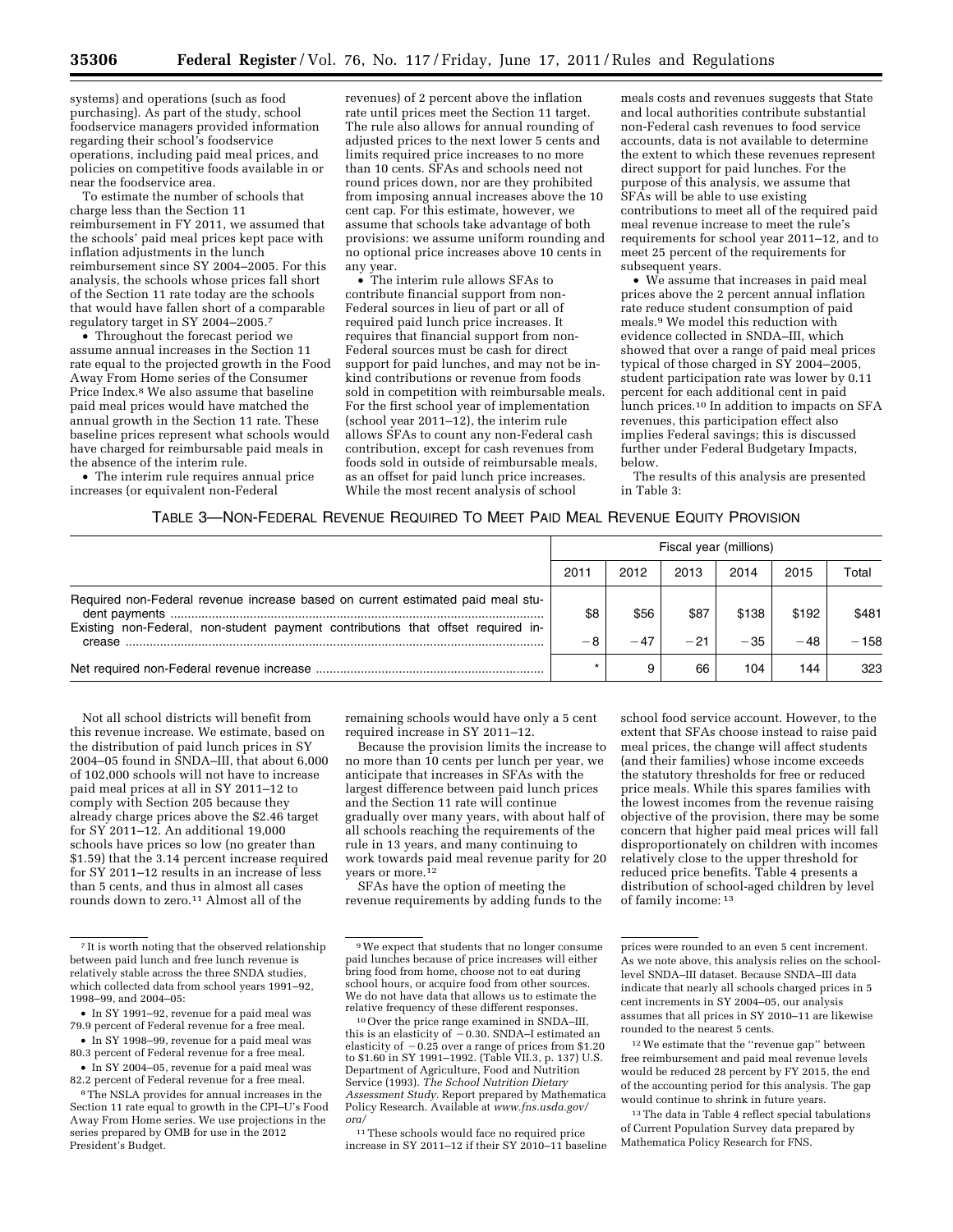| Family income as a percent of poverty | Children age 5-18<br>Years<br>(000s) | Percent of total | Percent of total<br>ineligible for free/<br>reduced meals |
|---------------------------------------|--------------------------------------|------------------|-----------------------------------------------------------|
|                                       | 10,428                               | 18.1             |                                                           |
|                                       | 3.865                                | 6.7              |                                                           |
|                                       | 6.686                                | 11.6             |                                                           |
|                                       | 1.559                                | 2.7              | 4.3%                                                      |
|                                       | 2.638                                | 4.6              | 7.2                                                       |
|                                       | 2.762                                | 4.8              | 7.6                                                       |
|                                       | 4.988                                | 8.7              | 13.7                                                      |
|                                       | 24.571                               | 42.7             | 67.3                                                      |
| Total                                 | 57.496                               | 100.0            | 100.0                                                     |

# TABLE 4—CHILDREN BY AGE AND FAMILY INCOME, 2008

The number of school age children with family incomes just over the limit for school meal benefits is substantial in absolute terms; nearly 1.6 million school age children had family incomes between 185 percent and 200 percent of the Federal poverty threshold in 2008. But this group represents roughly 4 percent of all children whose incomes place them among potential paid meal participants.

2. Revenue From Non-Program Foods (Section 206)

a. Direct Impacts on à la Carte Sales

The interim rule requires that, to the extent that SFA revenues from à la carte foods fall short of the rule's cost-based target, SFAs must take positive action to either raise à la

# Food cost ratio:

carte prices or invest additional sums in program meals.

## *Required SFA Revenue Increase*

We estimate the SFA-level effects of this provision with data collected as part of an examination of school meal production costs (School Lunch and Breakfast Cost Study–II (SLBCS–II)). The SLBCS–II examined school year 2005–2006 revenue and expense data for a nationally representative sample of 120 school food authorities, and a representative sample of 356 schools within those SFAs. Financial statements, meal production records, recipes, invoices, and other documents were reviewed. Data collected from those SFAs include the revenue

generated from program meals, the revenue generated from non-program foods that accrued to the school foodservice account, and the cost of producing those meals and food items, allocated between program and non-program foods using generally-accepted accounting practices. Data from interviews with SFA and school district officials were used to calculate unreported costs and allocate labor costs among SFA activities. Samples of meals taken by students were observed to obtain data on menu items sold in reimbursable and nonreimbursable meals.14

We use these data to compute the following two key statistics, specified by the rule, for each of the study's sampled SFAs:

# cost of non-program foods

(cost of program foods + cost of non-program foods)

# Revenue ratio:

# non-program revenue

# $(\text{program revenue} + \text{non-program revenue})$

Program foods are the Federally reimbursable lunches, breakfasts, and snacks served in the NSLP and SBP. For purposes of the interim rule, non-program foods are à la carte and other items offered to students other than NSLP or SBP meals.15 As presented in the estimate, the costs for these foods reflect the allocation of food costs across program meals and non-program foods as required under generally accepted accounting principles, including those ingredients and food components that might be purchased and used to support both

reimbursable meal service and à la carte service.

The sum of program revenue and nonprogram revenue in the second ratio is all revenue in the SFA account. SFA revenue includes Federal subsidies for reimbursable meals, USDA food assistance, student payment for program meals, revenue from a` la carte and other non-reimbursable food sales, State and local contributions to the SFA account, and a small amount from other sources such as interest on deposits and the sale of equipment.

15An additional limitation of the SLBCS–II data for this analysis is that financial data for à la carte foods are combined with the data for adult meals, some vending, and catering. Because we cannot

The interim rule requires SFAs to generate at least as great a share of total revenue from non-program foods as non-program foods contribute to total food costs. That is, SFAs must ensure that their revenue ratio is at least as great as their food cost ratio. With SLBCS– II data, adjusted for growth in student participation and school food prices, we estimate that à la carte revenues fall short of the amount necessary to balance SFA food cost and revenue ratios as required by the interim rule by almost \$2.4 billion for the full 2011 fiscal year.16

<sup>14</sup>One limitation of the SLBCS–II for this analysis is that SFAs were not asked to provide separate program and non-program costs. Developing an estimate of the split between program and nonprogram costs was one of the objectives of the study. Trained observers recorded the foods selected by a sample of students and identified those meals as reimbursable or non-reimbursable. The study then estimated the cost of individual food items based on SFA records of food prices, the

value of USDA Foods, school recipe records, and school menus. With this information, the study estimated the share of total food costs attributable to non-program meals. That percentage was applied to non food costs to estimate the overall split between program and non-program costs.

isolate à la carte's contribution to these broader measures of cost and revenue we overstate the cost and revenue ratios for some SFAs.

<sup>16</sup>For this analysis we assume that baseline demand for à la carte foods grows at a rate comparable to the growth in student consumption of reimbursable paid lunches. We recognize the limitations of paid meal participation as a proxy for a` la carte consumption. Our assumption of comparable growth is intended to reflect changes in **Continued**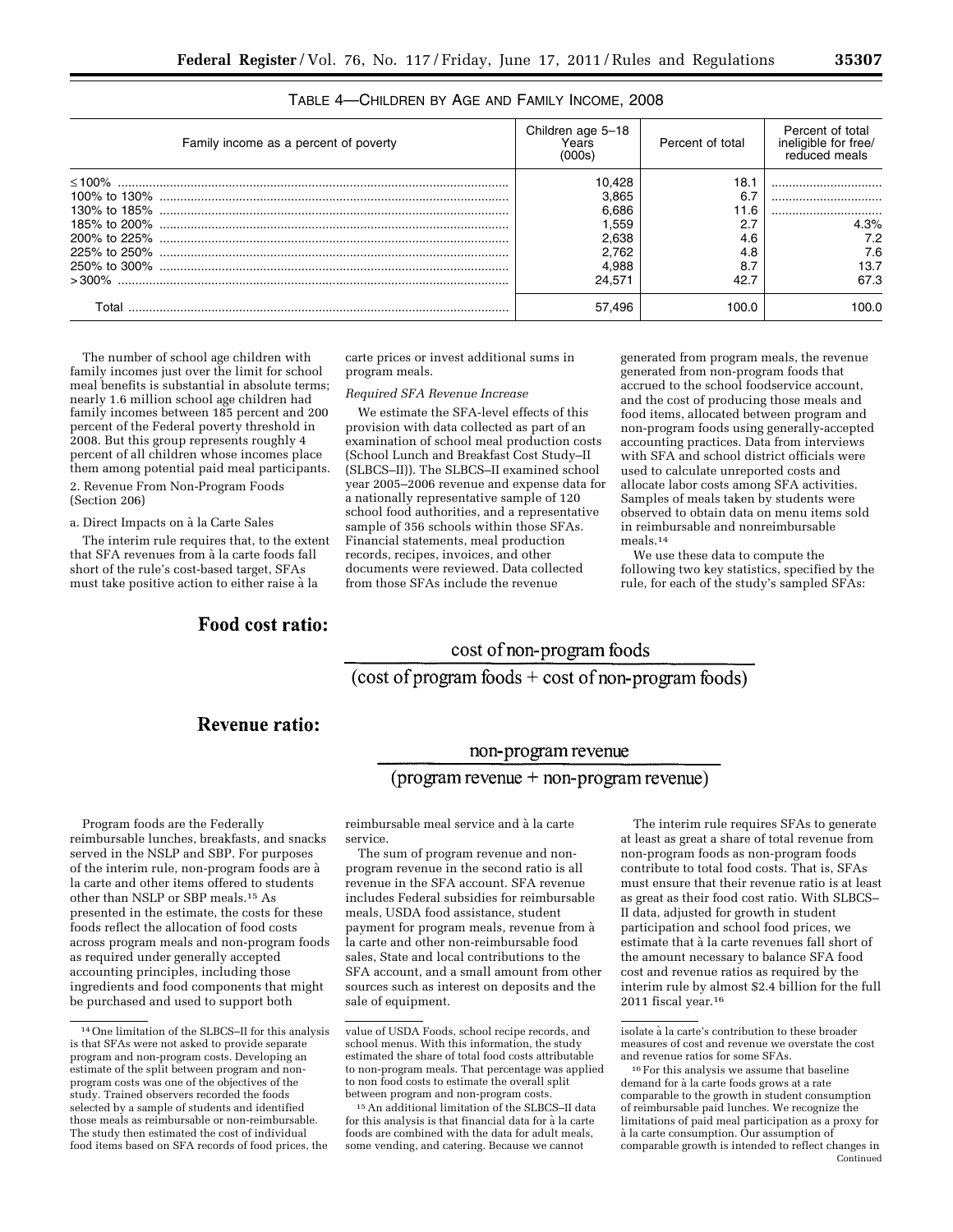#### *Impacts of Price Changes on Student Purchase of a` la Carte Foods*

The revenue increase required to balance SFAs' food and revenue ratios for FY 2011 is about 70 percent above projected baseline à la carte receipts.<sup>17</sup> For years beyond 2011, adjustments are needed not only for price inflation, but for changes in demand for à la carte foods as a result of price increases, absent other action by school or SFA administrators.

• In the absence of a direct measure of student sensitivity to price increases in à la carte foods, we use the same price elasticity

estimate that we applied to our Section 205 analysis of paid lunches.18 For each one cent increase in paid meal prices, SNDA–III estimated a  $-0.11$  percent decrease in participation, a price elasticity of about  $-0.30.^{19}$ 

• Following the initial price adjustment to comply with the rule in 2011, we assume that growth in prices charged for and demand for a` la carte foods matches growth in the aggregate Federal reimbursement for paid lunches, using the same assumptions for growth in paid lunch participation and

reimbursement rates reflected in the FY 2012 President's Budget.20

• It is plausible to image that, over time, the effect of increased prices in reducing demand will decay, as consumers grow accustomed to the higher prices. We have not factored this into our analysis, but to the extent that it occurs, we would expect to see demand increase and overall SFA revenue grow.

Through FY 2015, we estimate that SFA revenues for à la carte foods will increase as a result of the interim rule by the amounts in Table 5.

# TABLE 5—INCREASED SFA REVENUE FROM À LA CARTE FOODS<sup>21</sup>

| Fiscal year (millions) |                              |                              |                              |                              |                                |  |  |  |
|------------------------|------------------------------|------------------------------|------------------------------|------------------------------|--------------------------------|--|--|--|
| 2011                   | 2012                         | 2013                         | 2014                         | 2015                         | Total                          |  |  |  |
| \$500<br>357<br>$-182$ | \$3,279<br>2,342<br>$-1.194$ | \$3,533<br>2,524<br>$-1.286$ | \$3,769<br>2,693<br>$-1.372$ | \$4,119<br>2.942<br>$-1.499$ | \$15,200<br>10,858<br>$-5.534$ |  |  |  |
| 675                    | 4.427                        | 4.770                        | 5.090                        | 5.561                        | 20.524                         |  |  |  |
| 175                    | 1.148                        | 1.237                        | 1.320                        | 1.443                        | 5.324                          |  |  |  |

It should be noted that this estimate assumes that the mix of à la carte foods remains equally popular among students relative to price as the foods sold in SY 2004–05 (when the most recent data on à la carte foods was collected), and that schools make no effort to adjust their à la carte offerings to increase their popularity. To the extent that schools make such adjustments, the net revenue increase of the rule would grow.

In addition, the Healthy, Hunger-Free Kids Act of 2010 requires USDA to promulgate nutrition standards for all foods sold in school. Because these standards have not yet been proposed, we did not factor them into this analysis. To the extent that these standards ultimately require schools to eliminate popular items, they could cause a net reduction in demand for à la carte foods, and reduce the revenues generated by this rule.

<sup>17</sup>This is the targeted revenue increase prior to a price-induced drop in demand for à la carte foods.<br><sup>18</sup>We find the estimated price elasticity for paid

lunches from SNDA–III to be a reasonable substitute for this analysis of à la carte consumption given that it measures student response to price increases in a school setting where available substitutes are comparably limited.

<sup>19</sup> For FY 2011, we estimate that SFAs will need to raise prices to generate \$357 million in increased revenue for the period July 1—September 30. This would require, on average, a 71 percent increase in a` la carte prices. We then apply a 3.0 percent reduction in student purchases of à la carte foods for each 10 percent increase in price, estimating that total revenue from à la carte sales will fall by about 21 percent (\$182 million). Net SFA revenues thus will increase \$175 million, rather than the \$357 million that would be raised under an assumption of constant sales.

# b. NSLP Participation Impact

We would expect that some portion of the reduced demand for à la carte foods due to price increases would be redirected as additional demand for and participation in the school meals programs.

• We assume that roughly 46 percent of lost demand for à la carte foods due to price increases would be redirected as additional demand for and participation in the school meals programs.22 For simplicity, and because the consumption of à la carte foods at breakfast is relatively low compared to the consumption of à la carte foods at lunch, we model the shift from à la carte to program foods as one that takes place at lunchtime only.23 We expect that students that do not choose to participate in school meals or purchase higher-priced à la carte foods will either bring food from home, choose not to eat during school hours, or acquire food from other sources. We do not have data that

22SNDA–III estimates that participation in the reimbursable lunch program is 4.6 percentage points higher in schools that disallow the sale of non-program foods during meal times than in schools that allow non-program food sales (SNDA– III, vol. 2, p. 117). SNDA–I found that 10 percent of students who consumed meals at school purchased their food from à la carte lines, vending machines, or school stores (Table VII.1, p. 131). An overall program participation increase of 4.6 percent from the 10 percent of students who purchase competitive foods implies that 46 percent of students who purchase competitive foods will turn to reimbursable meals if competitive food sales are suspended. For this analysis we assume that the percentage increase in program participation by students who stop purchasing competitive foods

allows us to estimate the relative frequency of these different responses.

• Data is not available about the income distribution of students who purchase à la carte. We make the assumptions that (1) lowincome children are less-frequent consumers of these foods that higher-income children and (2) they are more likely than higherincome children to reduce purchases in response to price increases. We therefore assume that  $\hat{a}$  la carte sales reductions are distributed across school meal eligibility levels in proportion to their share of total program participation.24

Our estimate of the increase in SFA revenues that derives from Federal reimbursements and student payments for a larger number of NSLP meals served through FY 2015 as a result of the interim rule is shown in Table 6. This reflects an increase of about 2.9 percent in lunches over the Federal baseline, or about 92 million free lunches, 16 million reduced-price lunches, and 58 million paid lunches in 2015. In

24We assume that 55 percent of children who stop purchasing à la carte foods in response to higher prices are eligible for free school meals, 10 percent are eligible for reduced price meals, and 35 percent are eligible for paid meals. This is the distribution of NSLP participants in FY 2010. If the children who currently purchase à la carte foods are more likely to be eligible for paid meals, estimated revenues would be less than estimated here, especially in the years before the full effect of Section 205 are realized.

the size of the student population that chooses to consume school foods but is ineligible for free or

<sup>20</sup>This means that we assume SFA prices charged for à la carte foods keep pace with increases in the broader market prices of food and labor reflected in

<sup>&</sup>lt;sup>21</sup> Reflects a drop in demand following the initial a` la carte price increase.

due to price is the same as the percentage increase in program participation by students whose competitive food option is eliminated entirely.

<sup>23</sup>SNDA–III found that competitive foods were consumed by 29 percent of NSLP non-participants during the lunch period in SY 2004–2005 (Vol. 2, Table VI.9, p. 196), but that competitive foods were consumed by just 5 percent of SBP non-participants during the breakfast period (SNDA–III, Vol. 2, Table VII.9, p. 264).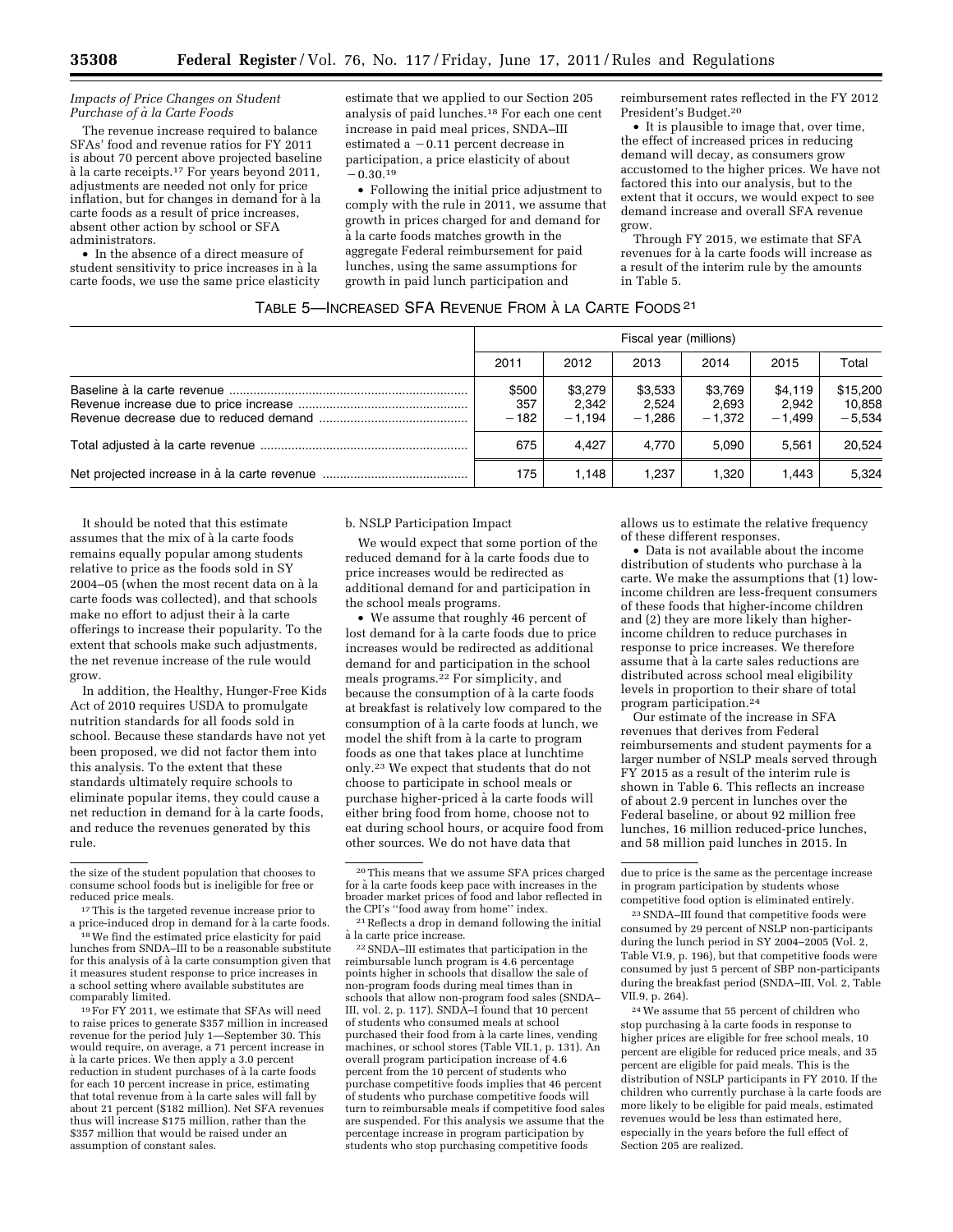addition to impacts on SFA revenues, this participation effect is reflected in increased Federal costs discussed further under Federal

Budgetary Impacts, below. (The amounts shown in Table 6 include the Federal costs shown in Table 10, plus additional amounts derived from student payments or other non-Federal revenue sources for non-free meals.)

| TABLE 6—INCREASED SFA REVENUE DUE TO SHIFT FROM À LA CARTE TO NSLP PARTICIPATION |  |
|----------------------------------------------------------------------------------|--|
|----------------------------------------------------------------------------------|--|

|                                                              | Fiscal year (millions) |       |       |       |       |         |
|--------------------------------------------------------------|------------------------|-------|-------|-------|-------|---------|
|                                                              | 2011                   | 2012  | 2013  | 2014  | 2015  | Total   |
| Projected increase in SFA revenue from à la carte/NSLP shift | \$64                   | \$416 | \$466 | \$484 | \$510 | \$1,939 |

#### 3. SFA Administrative Cost

There are no current regulatory requirements regarding pricing of paid lunches, the amount of revenue generated by paid lunches or the revenue generated by selling non-program foods. The interim rule would thus entail new administrative tasks, requiring school food authorities to use information on paid lunch prices, food costs, and revenue records to determine the price

changes needed for these meals and à la carte foods.

The rule also requires State agencies and school food authorities to annually provide and report to USDA the paid meal prices charged by school food authorities. We estimate that this will require, in aggregate, roughly 323,000 hours in additional work for States and SFAs each year, increasing administrative costs by about \$10 million per year.25 However, it is important to recognize

TABLE 7—ADMINISTRATIVE COSTS

that, to the extent States and SFAs make use of options to add other non-Federal sources to the school food service account in place of part of all of the price increase, additional administrative costs could result from the need to account for these other revenue sources and amounts. In either case, most additional administrative cost occurs at the SFA level.

Projected administrative costs are shown in Table 7:

|                             | Fiscal year (millions) |      |      |      |      |       |
|-----------------------------|------------------------|------|------|------|------|-------|
|                             | 2011                   | 2012 | 2013 | 2014 | 2015 | Total |
| <b>Administrative Costs</b> | \$5                    | \$9  | \$10 | \$10 | \$10 | \$44  |

## *C. Federal Budgetary Impacts*

We estimate that the interim rule has some impacts on Federal expenditures as well. While no measurable direct Federal costs for the implementation of this provision are anticipated, the impact of the pricing and revenue provisions on participation in the

NSLP and SBP will change Federal costs for these programs.

To the extent that the Section 205 provisions result in increased prices for paid meals, NSLP participation may be marginally lower than otherwise projected, resulting in Federal savings in paid reimbursements. We model this reduction with SNDA–III data

which suggests that the student participation rate was lower by 0.11 percent for each additional cent in paid lunch prices in SY 2004–05. We anticipate that average daily participation by students receiving paid meals will change as a result of this provision as follows:

# TABLE 8—FEWER CHILDREN CONSUMING PAID MEALS DUE TO HIGHER PRICES

|                                                                           | Fiscal year |          |           |           |            |  |  |  |
|---------------------------------------------------------------------------|-------------|----------|-----------|-----------|------------|--|--|--|
|                                                                           | 2011        | 2012     | 2013      | 2014      | 2015       |  |  |  |
| Change in number of children consuming paid meals due to higher<br>prices |             | $-7.000$ | $-55.000$ | $-88.000$ | $-124,000$ |  |  |  |

To the extent that price increases for à la carte foods result from Section 206 provisions, this could lead to substitution of NSLP/SBP participation for purchases of

these foods, resulting in a marginal participation increase and Federal costs for meal reimbursements. We anticipate that average daily program participation will

increase among students switching from à la carte to program meals as a result of this provision as follows:

# TABLE 9—MORE CHILDREN CONSUMING PROGRAM MEALS DUE TO HIGHER A` LA CARTE PRICES

| Fiscal year                |                              |                              |                              |                              |  |  |
|----------------------------|------------------------------|------------------------------|------------------------------|------------------------------|--|--|
| 2011                       | 2012                         | 2013                         | 2014                         | 2015                         |  |  |
| 76.000<br>13.000<br>48.000 | 482,000<br>83.000<br>306.000 | 494.000<br>85.000<br>313.000 | 499.000<br>86,000<br>316.000 | 509,000<br>88.000<br>322,000 |  |  |
| 137.000                    | 871.000                      | 892.000                      | 901.000                      | 919.000                      |  |  |

25Based on estimated recordkeeping and reporting requirements for 57 State agencies and nearly 21,000 SFAs. These requirements are

expected to impose a burden of about 15 hours per year per respondent (valued at about \$30 per hour). We estimate that just half of a full year's worth of

these administrative expenses will be incurred in FY 2011.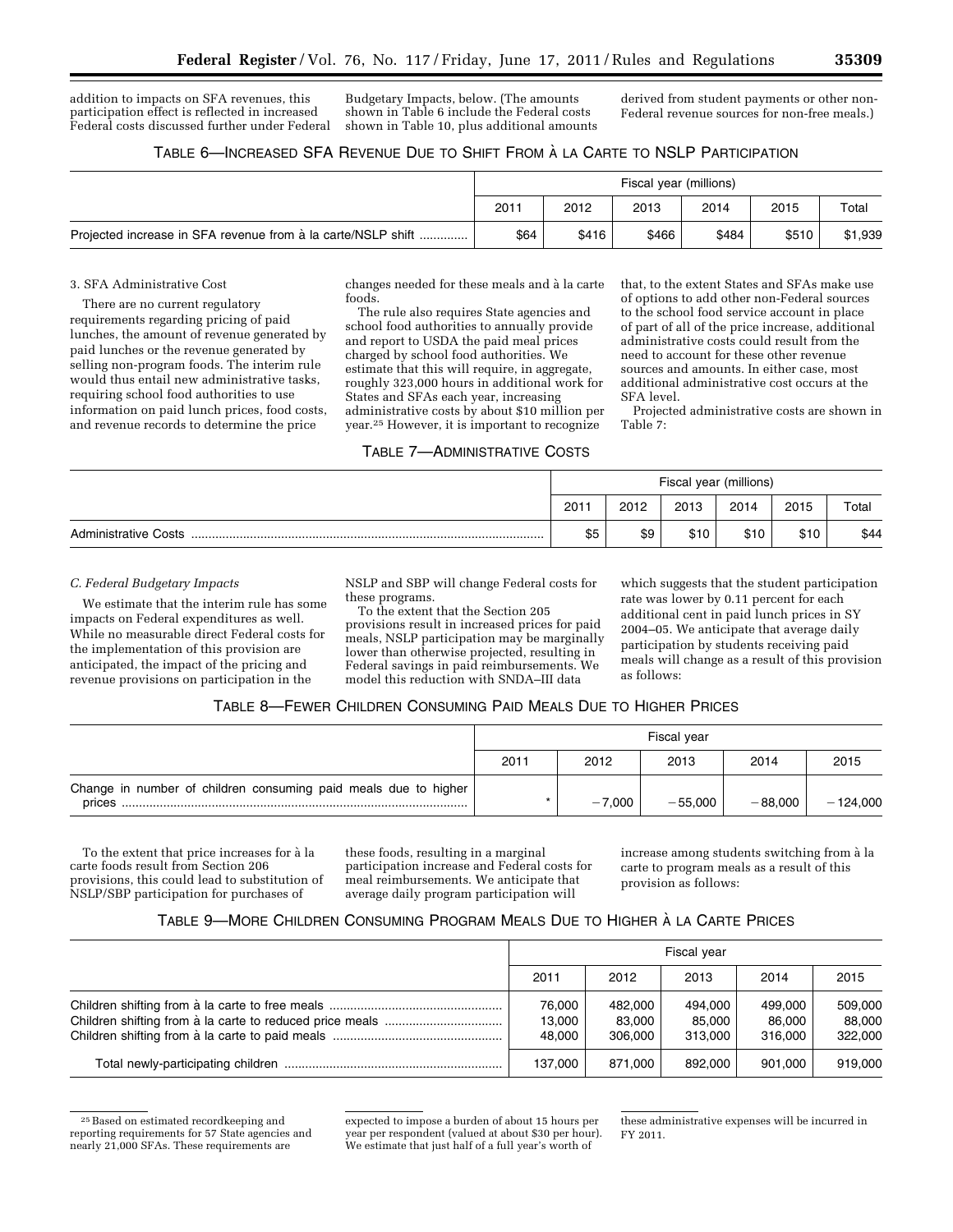The impacts of these effects on Federal expenditures are shown in Table 10.

TABLE 10—FEDERAL BUDGETARY IMPACTS

|       | Fiscal year (millions) |       |                |                |                |                |  |
|-------|------------------------|-------|----------------|----------------|----------------|----------------|--|
|       | 2011                   | 2012  | 2013           | 2014           | 2015           | Total          |  |
|       | \$0<br>46              | \$297 | $-$ \$3<br>338 | $-$ \$7<br>348 | $- $10$<br>362 | -\$20<br>1.392 |  |
| Total | 46                     | 297   | 335            | 342            | 352            | 1.372          |  |

\* Less than \$500,000.

#### *D. Uncertainties*

No regulatory requirements currently exist regarding the prices of paid lunches or nonprogram foods, and limited data are available to estimate the cost and participation impacts of the interim rule's provisions. Therefore, we made several simplifying assumptions in developing this cost estimate, reflecting gaps in available data and evidence. In this section, we describe the impact of several alternative assumptions on the estimate. The effects of these alternatives on our primary estimates are presented in Table 11.

1. More Rapid Increase in Paid Lunch Prices

As noted above, Section 205 directs SFAs charging less than the required paid meal price to gradually increase revenue per paid lunch until the requirement is met, with an annual average increase limited to not more than 10 cents. However, schools may choose to raise prices more rapidly than required, and thus generate additional revenue to support their operations.

While our main estimate assumes that schools make only the increases required by the interim rule, Table 11, Section A shows the estimated impact if schools with low paid meal prices raise prices 5 percent above the rate of inflation each year until the requirement is met. This assumption results in an additional \$287 million in revenue over five years relative to the main estimate in Table 3.

2. Alternative Participation Effects Increased Paid Lunch Prices

Our main estimate of the participation impact of paid lunch price increases relies on data from SNDA–III, which suggests that over a 50 cent range in paid meal prices (from \$1.50 to \$2.00 in  $\overline{SY}$  2004–05) participation was 0.11 percent lower for each one cent increase in price.

We have modeled two alternative assumptions here:

• Table 11, Section B shows the estimated impact if participation decreases at a higher rate—0.25 percent for each one cent increase in price. This assumption results in a reduction of \$160 million in revenue over five years relative to the main estimate in Table 3.

• Table 11, Section C shows the estimated impact if participation decreases at a lower rate—0.05 percent for each one cent increase in price. This would result in \$69 million in additional revenue over five years relative to the main estimate in Table 3.

3. Alternative Assumptions for Reductions in a` la Carte Food Sales

Our main estimate assumes that a 10 percent increase in prices for à la carte foods will reduce purchase and consumption of those foods by 3.0 percent.

Two alternative assumptions about the price elasticity of demand for à la carte foods are presented here:

• Table 11, Section D shows the estimated impact if a 10 percent increase in prices for à la carte food sales relative to food costs reduces purchase and consumption of those foods by 5.0 percent. This assumption results in a reduction of \$3.8 billion in revenue over five years relative to the main estimate from Table 5.

• Table 11, Section E shows the estimated impact if a 10 percent increase in prices for à la carte food sales relative to food costs reduces purchase and consumption of those foods by 1.0 percent. This assumption results in \$3.7 billion in additional revenue over five years relative to the main estimate from Table 5.

4. Alternative Levels of NSLP/SBP Participation as a Substitution for à la Carte Sales

Our main estimate assumes that 46 percent of lost demand for à la carte foods due to price increases would be redirected as additional school meals program participation. Two alternative assumptions about this substitution effect are presented:

• Table 11, Section F shows the estimated impact if 20 percent of lost demand was substituted as school meals program participation. This assumption results in a reduction of \$787 million in revenue over five years relative to the main estimate in Table 10.

• Table 11, Section G shows the estimated impact if 60 percent of lost demand was substituted as school meals program participation. This assumption results in an increase of \$424 million in revenue over five years relative to the main estimate in Table 10.

#### *E. Benefits*

The primary social benefits of the statute as implemented by this interim rule are to ensure that school pricing policies and other non-Federal contributions increase the revenue available to local school food service operations to support production of healthful school meals that are consistent with Federal nutrition standards. It does this by eliminating two unintended Federal subsidies—for paid meals and à la carte foods—that are drawn from payments to support free meals for the lowest-income children. The diversion of these funds negatively affects all children by limiting the funds available to provide nutritious meals.

• USDA's research shows that it cost about \$2.28 to produce a school lunch in SY 2005– 06.26 While USDA's reimbursement for a free meal (\$2.50), including cash and commodity foods, was about 9 percent higher than reported production costs, total revenues from a paid meal—including the price charged to families (\$1.60), USDA's cash reimbursement (\$0.21), and the commodity entitlement (\$0.175)—was 13 percent less. Total revenue from a paid meal was only 80 percent of the value of Federal support for a free meal.

• Research also shows that revenues in SY 2005–06 from non-reimbursable foods fell short of the cost of producing them by an average of about 29 percent.27 The average SFA used revenues from reimbursable meals to offset the cost of producing à la carte and other non-reimbursable food items.

The provision of additional revenue to the non-profit food service account will provide important financial support to improve the quality of all reimbursable meals. USDA has estimated that the cost of compliance with its proposed rule updating nutrition standards for school meals based on recommendations from the Institute of Medicine (IOM) (RIN 0584–AD59, published January 13, 2011) would increase total costs by roughly 12 percent when fully implemented. The estimated impact of this regulation could increase revenues sufficiently to cover those increased costs,

<sup>26</sup>SLBCS–II, p. ii. 27See SLBCS–II.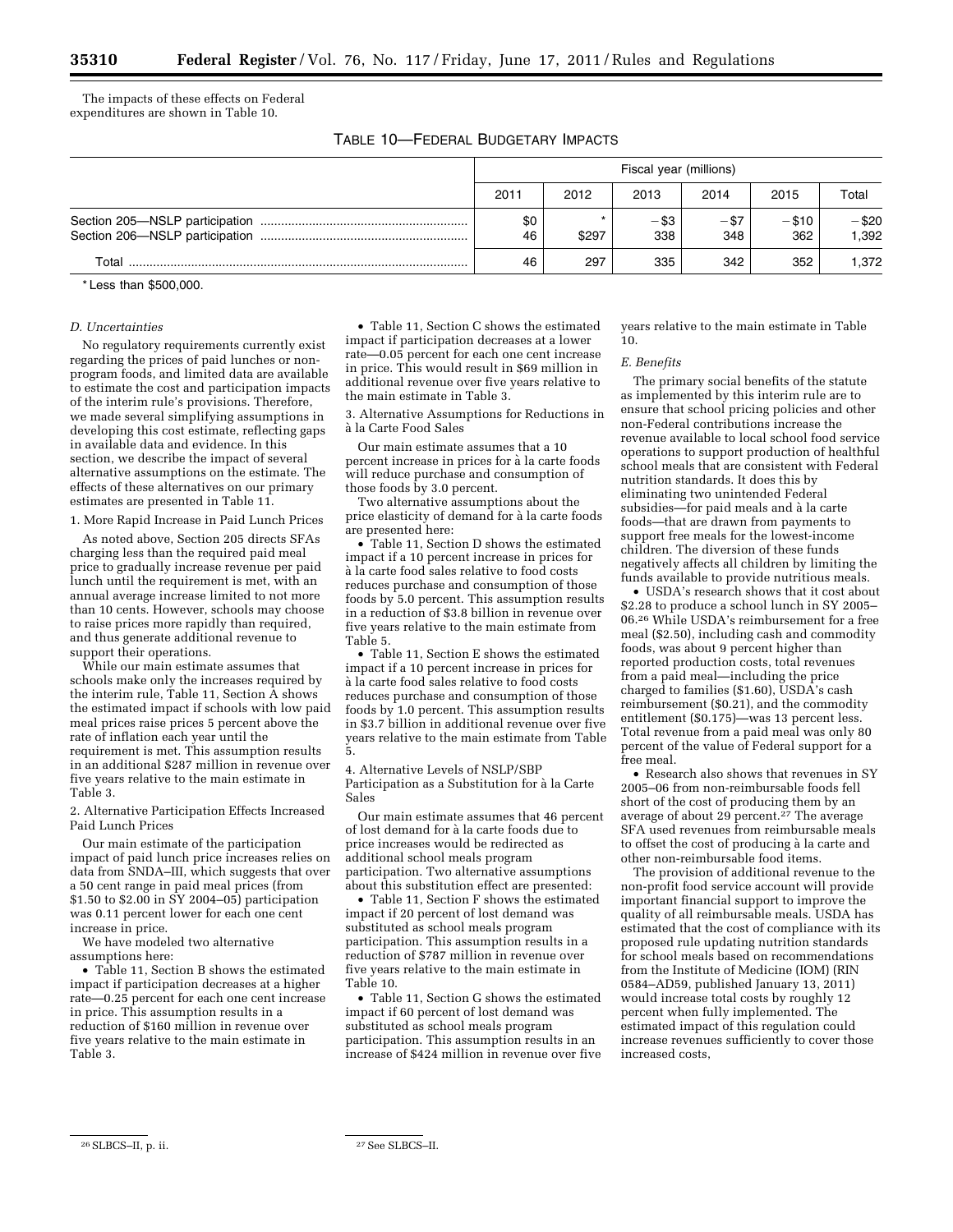# TABLE 11—COST OF RULE UNDER ALTERNATE ASSUMPTIONS

|                                                                                    | Fiscal year  |         |         |         |          |          |
|------------------------------------------------------------------------------------|--------------|---------|---------|---------|----------|----------|
|                                                                                    | 2011         | 2012    | 2013    | 2014    | 2015     | Total    |
| Section A. More Rapid Increase in Paid Lunch Prices                                |              |         |         |         |          |          |
|                                                                                    | \$0          | \$19    | \$138   | \$197   | \$256    | \$610    |
|                                                                                    | $\mathbf{0}$ | 10      | 72      | 93      | 112      | 287      |
| Section B. Greater Sensitivity of Paid Meal Participation to Price                 |              |         |         |         |          |          |
|                                                                                    | \$0          | \$5     | \$36    | \$52    | \$69     | \$163    |
|                                                                                    | $\Omega$     | $-4$    | $-30$   | $-51$   | $-76$    | $-160$   |
| Section C. Lesser Sensitivity of Paid Meal Participation to Price                  |              |         |         |         |          |          |
|                                                                                    | \$0          | \$11    | \$79    | \$126   | \$177    | \$392    |
|                                                                                    | 0            | 2       | 13      | 22      | 32       | 69       |
| Section D. Greater Price Elasticity of Demand for à la Carte Foods                 |              |         |         |         |          |          |
|                                                                                    | \$51         | \$335   | \$360   | \$385   | \$420    | \$1,551  |
|                                                                                    | $-124$       | $-814$  | $-877$  | $-936$  | $-1.022$ | $-3,773$ |
| Section E. Lesser Price Elasticity of Demand for à la Carte Foods                  |              |         |         |         |          |          |
|                                                                                    | \$296        | \$1,941 | \$2,091 | \$2.231 | \$2,438  | \$8,997  |
|                                                                                    | 121          | 792     | 854     | 911     | 995      | 3,673    |
| Section F. Lesser Substitution of School Meals Participation for à la Carte Sales  |              |         |         |         |          |          |
|                                                                                    | \$20         | \$129   | \$147   | \$151   | \$158    | \$605    |
|                                                                                    | $-26$        | $-168$  | $-191$  | $-197$  | $-205$   | $-787$   |
| Section G. Greater Substitution of School Meals Participation for à la Carte Sales |              |         |         |         |          |          |
|                                                                                    | \$59         | \$388   | \$441   | \$454   | \$473    | \$1,816  |

support full consistency with existing standards, and ease the path to rapid and full compliance with strengthened nutrition standards, including (1) increased servings of fruits and vegetables, (2) replacement of refined-grain foods with whole-grain rich foods, and (3) replacement of higher-fat dairy products with low-fat varieties.<sup>28</sup> The increased funding to support these meals could not only improve their nutritional quality, but also their appeal to students, leading to further NSLP–SBP participation increases.29 This in turn would further increase the impact of the proposed

standards described above. (It would also increase the SFA revenue and Federal cost that could result from this rule.)

Increase Over Primary Estimate .............................................................. 14 91 103 106 110 424

As documented in the IOM recommendations, the proposed changes in school meals standards correspond to inconsistencies between the typical diets of school-aged children in the United States and the *Dietary Guidelines/MyPyramid*  recommendations. In particular, the report cited an analysis of National Health and Nutrition Examination Survey data for 1999– 2002 that showed:

• Total vegetable intake was only about 40 percent of the *MyPyramid* levels, with intake of dark green and orange vegetables less than 20 percent of *MyPyramid* levels.

• Total fruit intake was about 80 percent of the *MyPyramid* levels for children ages 5–8, with far lower levels for older children.

• Intake of whole grains was less than onequarter of *MyPyramid* levels, although total grain intake was at or above *MyPyramid*  levels.

• Intake of dairy products varied by age, with the intakes of the youngest children exceeding *MyPyramid* levels, while those of older children were below those levels.

However, most dairy consumed contained 2 percent or more milk fat, while the *Dietary Guidelines* recommend fat-free or low-fat dairy products.30

The kinds of changes in school meals that this additional revenue will support will promote diets more consistent with the *Guidelines* among program participants. Such diets, in turn, are useful behavioral contributors to health and well-being. As the report of the 2010 Dietary Guidelines Advisory Committee notes, ''evidence is accumulating that selecting diets that comply with the Guidelines reduces the risk of chronic disease and promotes health.'' 31 The report describes and synthesizes the evidence linking diet and different chronic disease

<sup>28</sup>The regulatory impact analysis for 0584–AD59 estimates the cost of reaching full compliance with improved nutrition standards at \$6.8 billion over fiscal years 2012–2016.

<sup>29</sup>The IOM report recommending changes to school meals standards identifies factors in their recommendations that may increase and decrease student acceptance, but also points to efforts in a number of localities in which efforts to improve the nutritional quality of school meals have resulted in increased participation. See Institute of Medicine (2010). *School Meals: Building Blocks for Healthy Children.* Washington, DC: The National Academies Press, chapter 9, especially pp. 272–275.

<sup>30</sup> Institute of Medicine (2010). *School Meals: Building Blocks for Healthy Children.* Washington, DC: The National Academies Press, pp. 49–53.

<sup>31</sup> Dietary Guidelines Advisory Committee (2010). *Report of the Dietary Guidelines Advisory Committee on the Dietary Guidelines for Americans, 2010, to the Secretary of Agriculture and the Secretary of Health and Human Services.*  U.S. Department of Agriculture, Agriculture Research Service, Washington, DC, p. B1–2.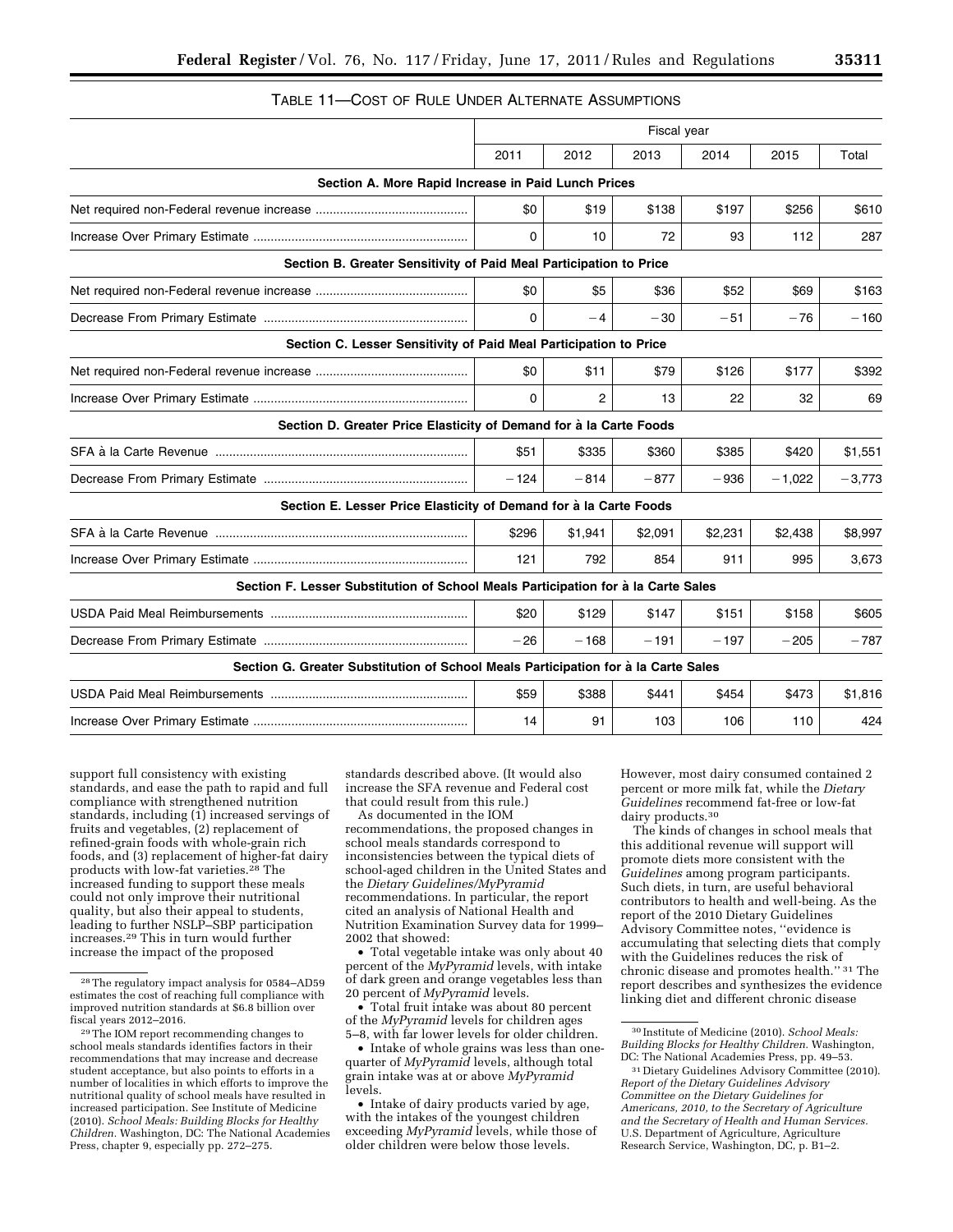risks, including cardiovascular disease and blood pressure, as well as the effects of dietary patterns on total mortality.

Children are a subpopulation of particular focus for the Committee; the report emphasizes the increasing common evidence of chronic disease risk factors, such as glucose intolerance and hypertension, among children, and explains that ''[e]vidence documents the importance of optimal nutrition starting during the fetal period through childhood and adolescence because this has a substantial influence on the risk of chronic disease with age.'' 32

In response, the report notes improvements in food at schools as a critical strategy to prevent obesity, and related health risks, among children. Indeed, the Committee recommends ''[i]mprov[ing] foods sold and served in schools, including school breakfast, lunch, and after-school meals and competitive foods so that they meet the recommendations of the Institute of Medicine and the key findings of the 2010 Dietary Guidelines Advisory Committee. This includes all age groups of children, from preschool through high school.'' 33

#### **III. Alternatives**

Most aspects of the interim rule are nondiscretionary, and tie to explicit, specific requirements of Section 205 and 206 of the Act. Because of the mandatory effective date of July 1, 2011, USDA has chosen to use the plain language of the law to the extent possible and focus exclusively on mandatory requirements in this interim rule. However, the Department made several choices to clarify expectations and requirements for program operators. These are described briefly below.

#### *Section 205: Funding From Non-Federal Sources*

The law allows SFAs to add ''funding from non-Federal sources'' in lieu of raising paid

meal prices. The law explicitly excludes inkind contributions and revenue from competitive foods from counting toward a non-Federal contribution, but does not otherwise define the parameters of these contributions. USDA considered the following alternatives defining the scope of allowable funding:

• *Apart from in-kind contributions and revenue from competitive foods, allow any other cash funding from a non-Federal source to count.* Because funds contributed to the school food service account are provided for a wide variety of purposes, this broad interpretation could result in few, if any, SFAs receiving additional funds that could support the meal service, potentially undermining the intent of this provision.

• *Count only new sources of contributions after July 1, 2011, the effective date of the provision.* This ''maintenance of effort'' approach would maximize new revenue, but could also penalize SFAs and States that have historically contributed significant non-Federal revenues by requiring them to contribute additional revenue.

• *Allow those non-Federal contributions that provide direct support for paid lunches.*  This seemed to cleave most closely to the intent of the law.34 However, the need to identify and potentially augment such funding sources could be difficult to implement by the July 1 effective date.

The Department chose to allow any non-Federal contribution to the school food service account to count towards the requirement in school Year 2011–12, but for subsequent years to limit contributions to those that are for direct support for paid lunches, in order to balance achieving the intent of the law as soon as possible with enabling implementation in the first year.

*Section 205: Calculating the Average Paid Meal Price* 

To determine the required level of non-Federal revenue, SFAs must calculate the average paid meal price across all paid NSLP lunches served in the district. USDA considered the following alternatives in defining the average price:

• *Average price per lunch:* This method requires SFAs to multiply the number of paid lunches served by the price for each across all schools, add these figures together, and divide by the total number of lunches served in the district for the period. This approach most accurately reflects the total revenue derived from student payments for paid lunches. Because it requires the use of meal counts, it is somewhat more burdensome than the alternative described below.

• *Average price per school):* This would entail SFAs to determine a simple average of prices by school—adding the prices charged at each school and dividing by the total number of schools. This is a simpler calculation, but does not appropriately factor in the number of meals served at each school, or at different price points.

The Department chose the average price per lunch approach, as it most accurately reflects the payments made by families in support of paid lunches, while requiring only limited additional calculation, and no information that is not readily available to schools and SFAs.

#### **IV. Accounting Statement**

Table 12 contains the FY 2011 present values of the figures in Table 2 using a 7 percent discount rate. Table 13 contains present values under an alternate 3 percent discount rate. The rightmost columns of Tables 12 and 13 contain the annualized effects of the rule.

# TABLE 12—PRESENT VALUE OF SFA REVENUE AND FEDERAL COST: 7 PERCENT DISCOUNT RATE

|                                                                                                    | Fiscal year |                     |                |                |                     |                                |                      |
|----------------------------------------------------------------------------------------------------|-------------|---------------------|----------------|----------------|---------------------|--------------------------------|----------------------|
|                                                                                                    | 2011        | 2012                | 2013           | 2014           | 2015                | <b>Total FY</b><br>$2011 - 15$ | Annualized<br>amount |
| Transfers (from non-Federal sources to SFA)<br>Transfers (from Federal Government to SFA)<br>Costs | \$193<br>46 | \$1,193<br>278<br>9 | \$1.252<br>293 | \$1,278<br>279 | \$1.331<br>269<br>8 | \$5,247<br>1.164<br>38         | \$1,280<br>284<br>9  |

# TABLE 13—PRESENT VALUE OF SFA REVENUE AND FEDERAL COST: 3 PERCENT DISCOUNT RATE

|                                                                                                    | Fiscal year |                     |                |                |                     |                                |                      |
|----------------------------------------------------------------------------------------------------|-------------|---------------------|----------------|----------------|---------------------|--------------------------------|----------------------|
|                                                                                                    | 2011        | 2012                | 2013           | 2014           | 2015                | <b>Total FY</b><br>$2011 - 15$ | Annualized<br>amount |
| Transfers (from non-Federal sources to SFA)<br>Transfers (from Federal Government to SFA)<br>Costs | \$193<br>46 | \$1,239<br>288<br>9 | \$1.352<br>316 | \$1.433<br>313 | \$1,550<br>313<br>9 | \$5,767<br>1.276<br>-41        | \$1,259<br>279<br>9  |

32 Dietary Guidelines Advisory Committee, pp. B1–2, B1–3.

33 Dietary Guidelines Advisory Committee, p. B3–6.

34Senate Report 111–178 on the Healthy Hunger Free Kids Act (page 37) notes: ''School districts that

charge at least the difference between the free lunch reimbursement rate and the paid lunch reimbursement rate for paid meals must adjust their prices on an annual basis by the inflation adjustment factor used for federal reimbursement rates. Participating school food authorities may

reduce the average price of a paid lunch required under this section if the State agency ensures that sufficient funding from non-Federal sources (other than in-kind contributions) is *added* to the nonprofit school food service account to compensate for the reduction (emphasis added).''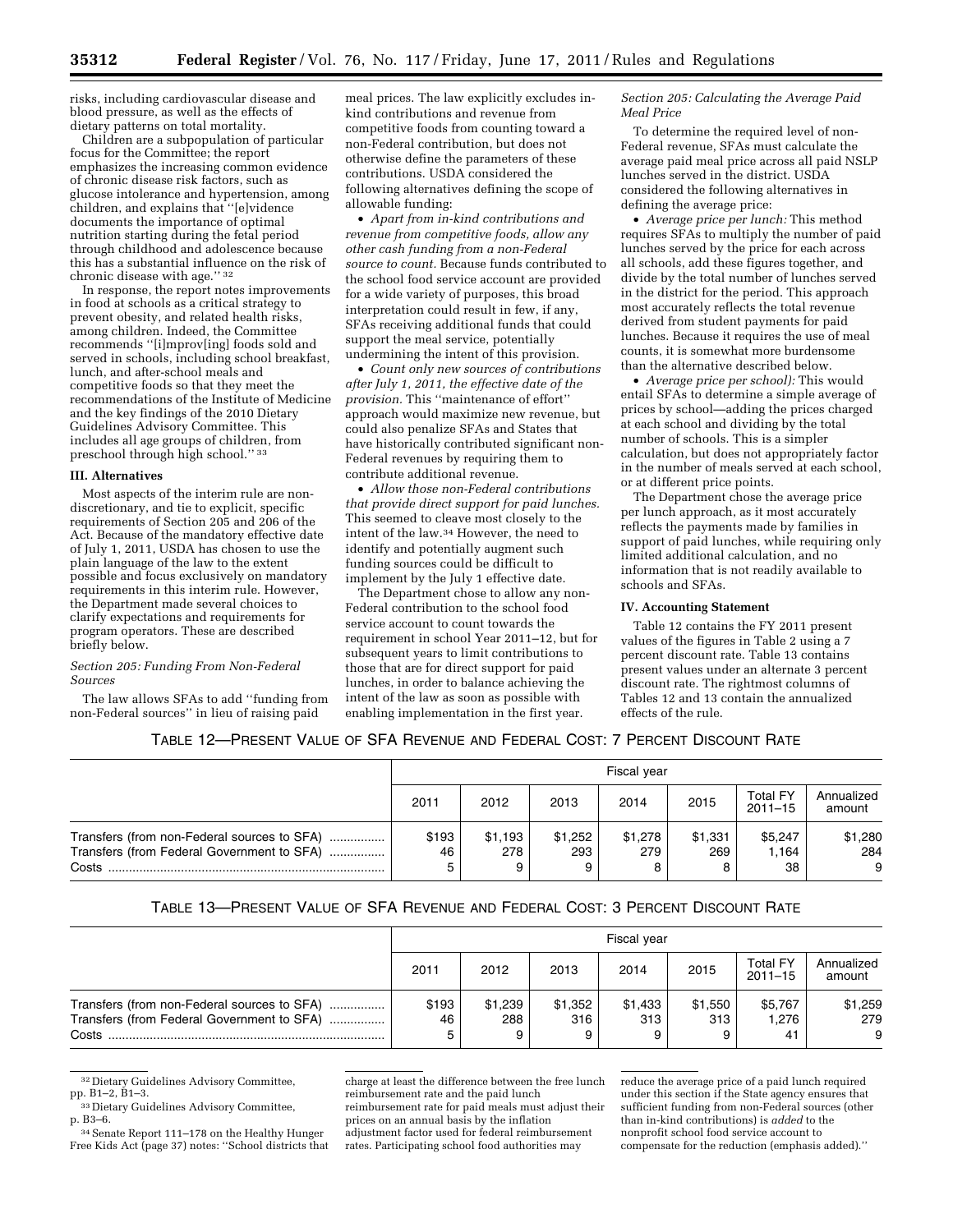**Note:** This Analysis will not be codified in the Code of Federal Regulations.

#### **Appendix B to 7 CFR 210 Initial Regulatory Flexibility Analysis**

*Initial Regulatory Flexibility Analysis Interim Rule: National School Lunch Program: School Food Service Account Revenue Amendments Related to the Health Hunger-Free Kids Act of 2010* 

## [RIN 0584–AE11]

AGENCY: Food and Nutrition Service, **USDA** 

BACKGROUND: The Regulatory Flexibility Act (RFA) requires agencies to consider the impact of their rules on small entities and to evaluate alternatives that would accomplish the objectives of the rules without unduly burdening small entities when the rules impose a significant economic impact on a substantial number of small entities. Inherent in the RFA is Congress' desire to remove barriers to competition and encourage agencies to consider ways of tailoring regulations to the size of regulated entities.

The RFA does not require that agencies necessarily minimize a rule's impact on small entities if there are significant legal, policy, factual, or other reasons for the rule's having such an impact. The RFA requires only that agencies determine, to the extent feasible, the rule's economic impact on small entities, explore regulatory alternatives for reducing any significant economic impact on a substantial number of such entities, and explain the reasons for their regulatory choices.

## *Reasons That Action Is Being Considered*

Sections 205 and 206 of Public Law 111– 296, the Healthy, Hunger-Free Kids Act of 2010 (December 13, 2010), amended the Richard B. Russell National School Lunch Act (NSLA) to address revenue from paid lunches and nonprogram foods (foods and beverages sold by schools outside of the reimbursable meals programs). Beginning July 1, 2011, school food authorities (SFAs) that participate in the National School Lunch Program (NSLP) must assess the prices charged for lunches served to students not eligible for free or reduced prices meals (i.e., paid lunches) and ensure sufficient funds are provided to the nonprofit school food service account in relation to the difference between the higher reimbursement that the Federal government provides for free lunches and the lower reimbursement provided for paid lunches. These funds may come in the form of limited increases in paid lunch prices or by providing additional sources of non-Federal funding to support paid lunches. Section 206 requires SFAs to assure that the proportion of total revenue from the sale of nonprogram foods to the total revenue be equal to or greater than the proportion of total food costs associated with obtaining nonprogram foods to the total costs associated with obtaining program and nonprogram foods from the account.

#### *Objectives of, and Legal Basis for, the Interim Rule*

Section 12 of the NSLA was amended by adding paragraphs (p) and (q) which, respectively, address the requirements for

revenue from paid reimbursable school lunches and from sale of nonprogram foods. These provisions are intended to ensure sufficient funds are provided to the nonprofit school food service account for meals served to students not eligible for free or reduced price meals and for the cost of obtaining nonprogram foods.

Historically, there have been three main sources of funds provided to nonprofit school food service accounts: Federal reimbursements, paid meal revenues, and State and local funding. Research indicates that average prices charged for paid meals meals served to students not certified to receive free or reduced price meals—are too low to cover the cost of producing those meals. Pricing paid meals below the cost of their production effectively increases federal subsidies for higher income children at the expense of low income children and negatively affects children across all income levels by limiting the funds available to provide nutritious meals. This same rationale applies to the requirement for assuring that the cost of obtaining nonprogram foods. These provisions will ensure that schools have funding available to support serving nutritious meals to all students.

#### *Number of Small Entities to Which the Interim Rule Will Apply*

This rule directly regulates the 55 State education agencies and 2 State Departments of Agriculture (SAs) that operate the NSLP and SBP pursuant to agreements with USDA's Food and Nutrition Service (FNS); in turn, its provisions apply to entities that prepare and provide NSLP and SBP meals to students. While SAs are not small entities under the RFA as State populations exceed the 50,000 threshold for a small government jurisdiction, many of the service-providing institutions that work with them to implement the program do meet definitions of small entities:

There are currently about 19,000 School Food Authorities (SFAs) participating in NSLP and SBP. More than 99 percent of these have fewer than 50,000 students.<sup>35</sup> About 26 percent of SFAs with fewer than 50,000 students are private. However, private school SFAs account for only 3 percent of all students in SFAs with enrollments under 50,000.36

Nearly 102,000 schools and residential child care institutions participate in the NSLP. These include more than 90,000 public schools, 6,000 private schools, and about 5,000 residential child care institutions (RCCIs).37 We focus on the impact at the SFA level in this document, rather than the school level, because SFAs are responsible for the administration of the NSLP and the SBP.

Food service management companies (FSMCs) that prepare school meals or menus under contract to SFAs are affected indirectly

by the interim rule. Thirteen percent of public school SFAs contracted with FSMCs in school year (SY) 2004–2005.38 Of the 2,460 firms categorized as ''food service contractors'' under NAICS code 72231, 96 percent employ fewer than 500 workers.39

#### *Projected Reporting, Recordkeeping and Other Compliance Requirements*

The analysis below covers only those organizations impacted by the interim rule that were determined to be small entities.

# School Food Authorities (SFA)/Schools

• Under the interim rule, school food authorities must ensure that schools that participate in the NSLP generate revenue for paid reimbursable lunches that is comparable to Federal free lunch revenue. Schools must evaluate and gradually adjust the price of paid reimbursable lunches or use non-Federal funding to ensure that the school foodservice account receives sufficient revenue to cover this level.

To the extent that schools increase prices rather than use other non-Federal revenues to meet the rule's requirements, and these increases reduce demand for paid lunches, NSLP participation could decrease in these schools. However, USDA estimates that this impact will be small—about 0.11 percent for each additional cent in paid lunch prices.

• Under the interim rule, school food authorities must also ensure that revenue from nonprogram foods cover the cost of obtaining those foods. We estimate that this requirement will result in substantial increases in prices charged for nonprogram foods in some schools, and in turn decrease demand for these foods, leading some students to increase consumption of NSLP/ SBP meals, and others to acquire food from other sources. (This is described in more detail in Appendix A.

• Finally, the interim rule will require SFAs to report their paid lunch prices to USDA on an annual basis. We have estimated a small increase in reporting burden for SFAs.

While we recognize that these changes may in some cases increase burden on schools and school food authorities, they are explicit requirements of the Healthy, Hunger Free Kids Act of 2010, and will serve the important intent of that law to ensure that schools have funding available to support serving nutritious meals to all students.

#### *Federal Rules That May Duplicate, Overlap or Conflict With the Interim Rule*

FNS is unaware of any such Federal rules or laws.

#### *Significant Alternatives*

The law provides for various ways that SFAs can comply with these requirements. The law allows SFAs to limit the increase in the price to a maximum of ten cents annually, although the SFA may choose to

<sup>35</sup>FNS 742 School Food Verification Survey, School Year 2009–2010. This number is approximate, not all SFAs are required to submit the 742 form.

<sup>36</sup> Ibid. RCCIs include but are not limited to juvenile detention centers, orphanages, and medical institutions. We do not have information on the number of children enrolled in these institutions. 37FNS program data for FY 2010.

<sup>38</sup>U.S. Department of Agriculture, Food and Nutrition Service, Office of Research, Nutrition and Analysis, School Nutrition Dietary Assessment Study–III, Vol. I, 2007, p. 34 *[http://www.fns.usda.](http://www.fns.usda.gov/ora/MENU/Published/CNP/FILES/SNDAIII-Vol1.pdf) [gov/ora/MENU/Published/CNP/FILES/SNDAIII-](http://www.fns.usda.gov/ora/MENU/Published/CNP/FILES/SNDAIII-Vol1.pdf)[Vol1.pdf](http://www.fns.usda.gov/ora/MENU/Published/CNP/FILES/SNDAIII-Vol1.pdf)*  39 Ibid.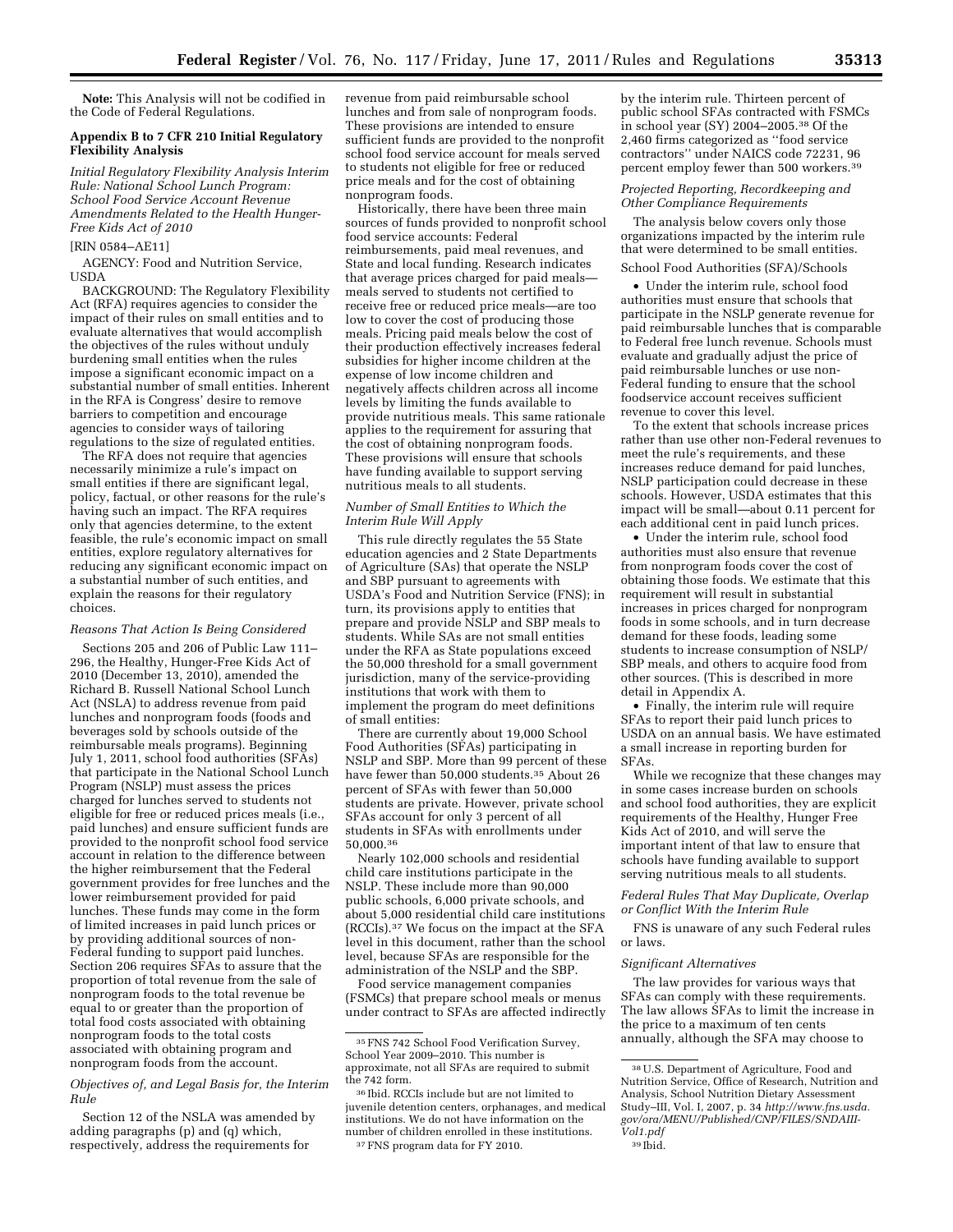raise the price higher. Further, in lieu of a price increase, the SFA may add non-Federal funds to the school food service account in the amount of revenue required to meet the requirement. This interim rule allows SFAs to carry-over any increase above the minimum over subsequent school years. This allows the SFA the flexibility to choose to have price increases only periodically, rather than annually. The law also provides flexibility in establishing how to account for adequate revenue for the cost of obtaining foods sold outside of the school meals programs. Once SFAs determine the proportionate revenue needed for nonprogram foods, it may choose to increase the price of certain items to provide the additional revenue, may do an across the board increase or may choose to add funds from sources outside of the school food service account.

#### *Regulatory Flexibility Act*

This rule has been reviewed with regard to the requirements of the Regulatory Flexibility Act of 1980 (5 U.S.C. 601–612). It has been certified that this rule will have a significant economic impact on a substantial number of small entities. A Regulatory Flexibility Analysis (RFA) was developed for this interim rule and is included as Appendix B at the end of this document.

#### *Unfunded Mandates Reform Act*

Title II of the Unfunded Mandates Reform Act of 1995 (UMRA), Public Law 104–4, establishes requirements for Federal agencies to assess the effects of their regulatory actions on State, local, and Tribal governments and the private sector. Under section 202 of the UMRA, the Department generally must prepare a written statement, including a cost/ benefit analysis, for proposed and final rules with Federal mandates that may result in expenditures to State, local, or Tribal governments, in the aggregate, or to the private sector, of \$100 million or more in any one year. When such a statement is needed for a rule, section 205 of the UMRA generally requires the Department to identify and consider a reasonable number of regulatory alternatives and adopt the least costly, more cost-effective or least burdensome alternative that achieves the objectives of the rule. This rule does not contain Federal mandates (under the regulatory provisions of Title II of the UMRA) that impose costs on State, local, or Tribal governments or to the private sector of \$100 million or more in any one year. This rule is, therefore, not subject to the requirements of sections 202 and 205 of the UMRA.

#### *Executive Order 12372*

The NSLP is listed in the Catalog of Federal Domestic Assistance under No. 10.555. For the reasons set forth in the final rule in 7 CFR part 3015, Subpart V and related notice (48 FR 29115, June 24, 1983), this program is included in the scope of Executive Order 12372, which requires intergovernmental consultation with State and local officials.

## *Executive Order 13132*

Executive Order 13132 requires Federal agencies to consider the impact of their regulatory actions on State and local governments. Where such actions have federalism implications, agencies are directed to provide a statement for inclusion in the preamble to the regulations describing the agency's considerations in terms of the three categories called for under section (6)(b)(2)(B) of Executive Order 13132. USDA has considered the impact of this rule on State and local governments and has determined that this rule does not have federalism implications. This rule does not impose substantial or direct compliance costs on State and local governments. Therefore, under Section 6(b) of the Executive Order, a federalism summary impact statement is not required.

#### *Executive Order 12988*

This rule has been reviewed under Executive Order 12988, Civil Justice Reform. This rule is intended to have preemptive effect with respect to any State or local laws, regulations or policies which conflict with its provisions or which would otherwise impede its full implementation. This rule is not intended to have retroactive effect unless specified in the **DATES** section of the final rule. Prior to any judicial challenge to the provisions of this rule or the application of its provisions, all applicable administrative procedures must be exhausted.

#### *Civil Rights Impact Analysis*

FNS has reviewed this rule in accordance with Departmental Regulations 4300–4, ''Civil Rights Impact Analysis'', and 1512–1, ''Regulatory Decision Making Requirements.'' After a careful review of the rule's intent and provisions, FNS has determined that this rule is not intended to limit or reduce in any way the ability of protected classes of individuals to receive benefits on the basis of their race, color, national origin, sex, age or disability nor is it intended to have a differential impact on minority owned or operated business establishments, and woman-owned or operated business establishments that participate in the Child Nutrition Programs.

## *Paperwork Reduction Act*

The Paperwork Reduction Act of 1995 (44 U.S.C. Chap. 35; see 5 CFR part 1320), requires that the Office of Management and Budget (OMB) approve all collections of information by a Federal agency from the public before they can be implemented. Respondents are not required to respond to any collection of information unless it displays a current, valid OMB control number. This is a new collection. The new provisions in this rule, which do increase burden hours, affect information collection requirements that will be merged into the NSLP, OMB Control Number #0584–0006, expiration date 5/31/2012. The current collection burden inventory for the NSLP is 12,257,764. These changes are contingent upon OMB approval under the Paperwork Reduction Act of 1995. When the information collection requirements have been approved, FNS will publish a separate action in the **Federal Register** announcing OMB's approval.

Comments on the information collection in this interim rule must be received by August 16, 2011.

Send comments to the Office of Information and Regulatory Affairs, OMB, Attention: Desk Officer for FNS, Washington, DC 20503. Please also send a copy of your comments to Lynn Rodgers-Kuperman, Program Analysis and Monitoring Branch, Child Nutrition Division, 3101 Park Center Drive, Alexandria, VA 22302. For further information or for copies of the information collection requirements, please contact Lynn Rodgers-Kuperman at the address indicated above. Comments are invited on: (1) Whether the proposed collection of information is necessary for the proper performance of the Agency's functions, including whether the information will have practical utility; (2) the accuracy of the Agency's estimate of the proposed information collection burden, including the validity of the methodology and assumptions used; (3) ways to enhance the quality, utility and clarity of the information to be collected; and (4) ways to minimize the burden of the collection of information on those who are to respond, including use of appropriate automated, electronic, mechanical, or other technological collection techniques or other forms of information technology.

All responses to this request for comments will be summarized and included in the request for OMB approval. All comments will also become a matter of public record.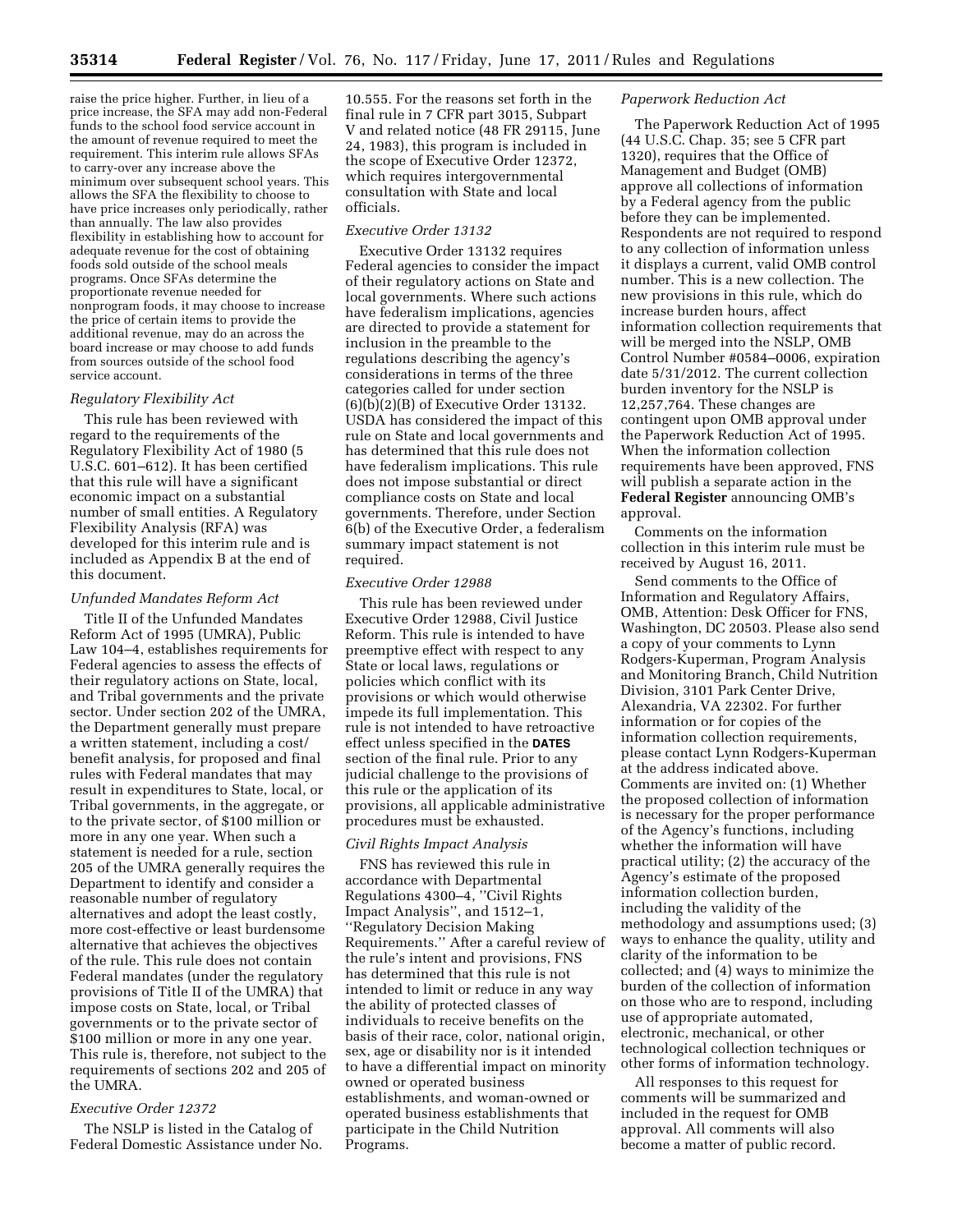*Title:* National School Lunch Program: School Food Service Account Revenue Amendments Related to the Healthy, Hunger-Free Kids Act of 2010.

*OMB Number:* 0584–NEW.

*Expiration Date:* Not Yet Determined. *Type of Request:* New Collection.

*Abstract:* This interim rule promulgates the provisions from sections 205 and 206 of Public Law 111–296, the Healthy, Hunger-Free Kids Act of 2010 (the Act). Section 205 amended section 12 of the Richard B. Russell National School Lunch Act (NSLA) (42 U.S.C. 1760) by adding a new subsection (p), ''Price for a Paid Lunch'' which addresses, for the first time, requirements for SFAs on establishing prices for paid reimbursable lunches (hereinafter called paid lunches). Section 205 provided SFAs with some flexibility in phasingin any increases in paid lunches and in using non-Federal funds to supplement paid lunch revenue in order to keep the

price of a paid lunch lower. These provisions do not apply to the revenue from or prices charged for either afterschool snacks or for school breakfasts offered in 7 CFR part 220. There is also a requirement in section 205 requiring USDA to establish procedures to annually collect and publish the paid lunch prices charged by SFAs.

Section 206 of Public Law 111–296 amended section 12 of the NSLA by adding a paragraph (q), ''Nonprogram Food Sales.'' This provision addresses food in schools outside of the reimbursable meal and meal supplements, which are purchased with funds from the nonprofit school food service account. Included are foods sold in competition with these reimbursable meal programs as provided in section 10 of the Child Nutrition Act (42 U.S.C. 1779). The law now requires that the revenue from the sale of nonprogram

foods be proportionate to the total revenue generated by such food. These changes are effective July 1, 2011.

Those respondents participating in the SBP also participate in the NSLP, thus the burden associated with the SBP will be carried in the NSLP. The average reporting and recordkeeping burden per response and the annual burden hours are explained below and summarized in the charts which follow.

*Respondents for this Interim Rule:*  State Agencies (57) and School Food Authorities (20,858).

*Estimated Number of Respondents for this Interim Rule:* 20,915.

*Estimated Number of Responses per Respondent for this Interim Rule:*  3.991824.

*Estimated Total Annual Responses:*  83,489.

*Estimated Total Annual Burden on Respondents for this Interim Rule:*  322,827.

## ESTIMATED ANNUAL BURDEN FOR 0584–NEW, NATIONAL SCHOOL LUNCH PROGRAM 7 CFR PART 210

|                                                                                                                            | Section                                 | Estimated<br>number of<br>respondents | Frequency of<br>response | Average<br>annual<br>responses | Average<br>burden per<br>response | Annual burden<br>hours |
|----------------------------------------------------------------------------------------------------------------------------|-----------------------------------------|---------------------------------------|--------------------------|--------------------------------|-----------------------------------|------------------------|
|                                                                                                                            |                                         | Reporting                             |                          |                                |                                   |                        |
| State agency (SA) consolidates paid<br>reimbursable lunch prices reported<br>by SFAs and submits to FNS.                   | 7 CFR<br>$210.14(e)(7)$ .               | 57                                    | 1                        | 57                             | 10                                | 570                    |
| SFA reports paid lunch prices for<br>each NSLP school to the SA.                                                           | 7 CFR<br>210.14(e)(7).                  | 20,858                                | 1                        | 20,858                         | 0.25                              | 5,215                  |
| Total Reporting for Interim Rule                                                                                           |                                         | 20,915                                | 1                        | 20,915                         | 0.2766                            | 5,785                  |
| <b>Total Existing Reporting Burden</b><br>for 0584-0006. Part 210.                                                         |                                         |                                       |                          |                                |                                   | 2,981,464              |
| Total Reporting Burden Increase<br>with Interim Rule.                                                                      |                                         |                                       |                          |                                |                                   | 5,785                  |
| Total Reporting Burden for<br>0584-0006, Part 210 with<br>Interim Rule.                                                    |                                         |                                       |                          |                                |                                   | 2,987,249              |
|                                                                                                                            |                                         | Recordkeeping                         |                          |                                |                                   |                        |
| SA maintains records of paid reim-<br>bursable lunch<br>prices obtained<br>from SFAs.                                      | 7 CFR<br>$210.14(e)(7)$ .               | 57                                    | 366                      | 20,858                         | 0.2                               | 4,172                  |
| SFA maintains records of its calcula-<br>tion of the average price of paid re-<br>imbursable lunches and adjust-<br>ments. | 7 CFR<br>$210.14(e)(1) -$<br>$(e)(5)$ . | 20,858                                | 1                        | 20,858                         | 5                                 | 104,290                |
| SFAs maintains records documenting<br>the revenue generated from the<br>sale of nonprogram foods.                          | 7 CFR 210.14(f)                         | 20,858                                | 1                        | 20,858                         | 10                                | 208,580                |
| Total Recordkeeping for Interim<br>Rule.                                                                                   |                                         | 20,915                                | 2.99                     | 62,574                         | 15.1586                           | 317,042                |
| Recordkeeping<br>Total<br>Existing<br>Burden for 0584-0006, Part<br>210.                                                   |                                         |                                       |                          |                                |                                   | 9,276,300              |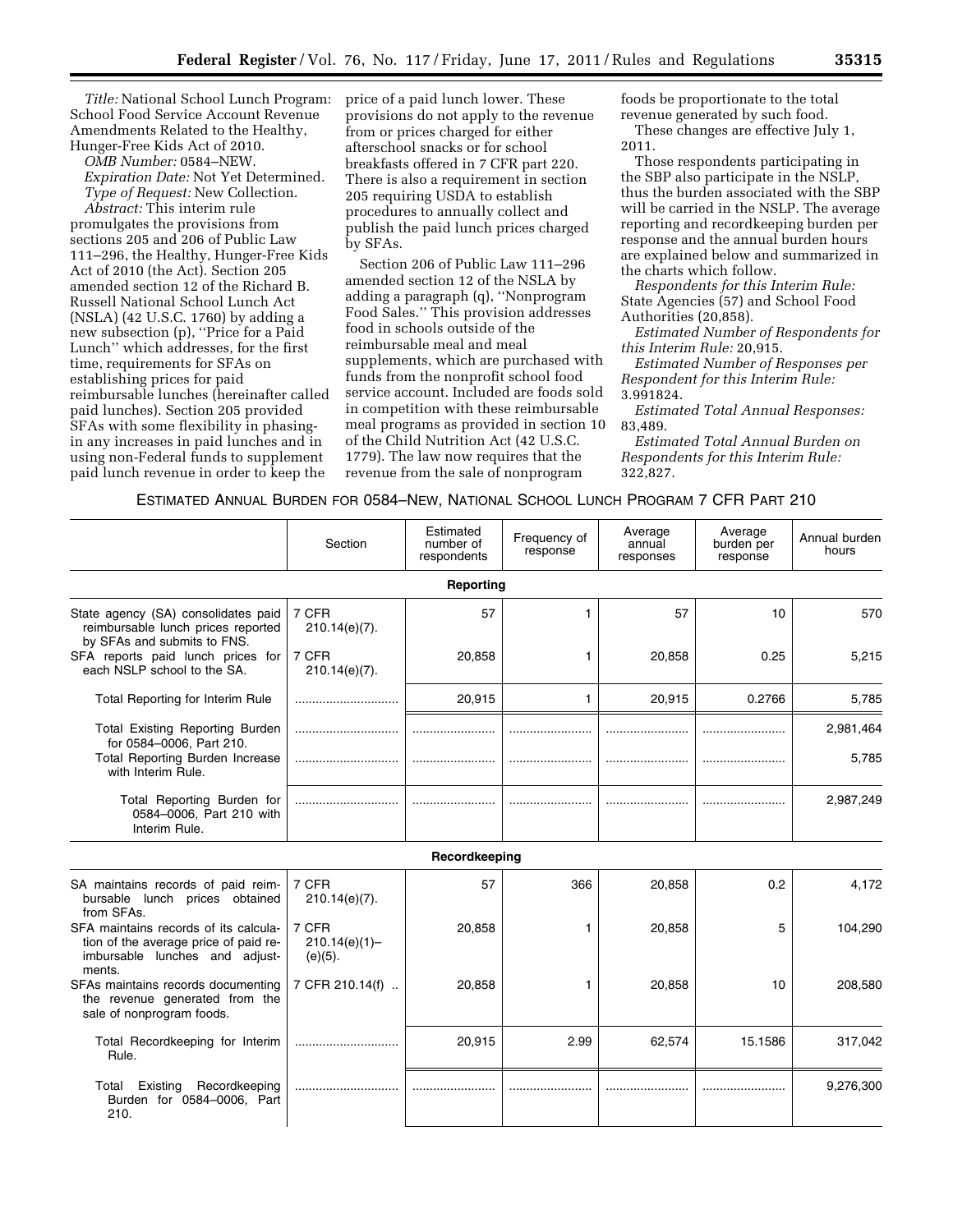ESTIMATED ANNUAL BURDEN FOR 0584–NEW, NATIONAL SCHOOL LUNCH PROGRAM 7 CFR PART 210—Continued

|                                                                               | Section | Estimated<br>number of<br>respondents | Frequency of<br>response | Average<br>annual<br>responses | Average<br>burden per<br>response | Annual burden<br>hours |
|-------------------------------------------------------------------------------|---------|---------------------------------------|--------------------------|--------------------------------|-----------------------------------|------------------------|
| Total Recordkeeping Burden for<br>0584-0006, Part 210 with In-<br>terim Rule. |         |                                       |                          |                                |                                   | 9,593,342              |

## SUMMARY OF BURDEN (OMB #0584– NEW)

| Total No. Respondents<br>Average No. Responses per | 20,915     |
|----------------------------------------------------|------------|
| Respondent                                         | 3.991824   |
| Total Annual Responses<br>Average Hours per Re-    | 83,489     |
| sponse<br><b>Total Burden Hours for Part</b>       | 3.8667     |
| 210 With Interim Rule<br>Current OMB Inventory for | 12.580.591 |
| Part 210                                           | 12.257.764 |
| Difference (New Burden<br>Requested With In-       |            |
| terim Rule)                                        | 322,82     |

7 CFR 210.15 and 210.20 require that, in order to participate in the NSLP, SFAs and State agencies must maintain records to demonstrate compliance with Program requirements. 7 CFR 210.23 further requires that State agencies and SFAs maintain records for a period of three years.

#### *E-Government Act Compliance*

The Food and Nutrition Service is committed to complying with the E-Government Act of 2002, to promote the use of the Internet and other information technologies to provide increased opportunities for citizen access to Government information and services, and for other purposes.

## *Executive Order 13175—Consultation and Coordination With Indian Tribal Governments*

Executive Order 13175 requires Federal agencies to consult and coordinate with Tribes on a government-to-government basis on policies that have Tribal implications, including regulations, legislative comments or proposed legislation, and other policy statements or actions that have substantial direct effects on one or more Indian Tribes, on the relationship between the Federal Government and Indian Tribes, or on the distribution of power and responsibilities between the Federal Government and Indian Tribes. In spring 2011, USDA engaged in a series of consultative sessions to obtain input by Tribal officials or their designees concerning the impact of this rule on the Tribe or Indian Tribal governments, or whether this rule may

preempt Tribal law. Reports from these consultations will be made part of the USDA annual reporting on Tribal Consultation and Collaboration. USDA will respond in a timely and meaningful manner to all Tribal government requests for consultation concerning this rule and will provide additional venues, such as webinars and teleconferences, to periodically host collaborative conversations with Tribal officials or their designees concerning ways to improve this rule in Indian country.

## **List of Subjects in 7 CFR Part 210**

Grant programs—education; Grant programs—health; Infants and children; Nutrition; Penalties; Reporting and recordkeeping requirements; School breakfast and lunch programs; Surplus agricultural commodities.

Accordingly, 7 CFR part 210 is amended as follows:

# **PART 210—NATIONAL SCHOOL LUNCH PROGRAM**

■ 1. The authority citation for 7 CFR part 210 continues to read as follows:

**Authority:** 42 U.S.C. 1751–1760, 1779.

#### ■ 2. In § 210.2:

■ a. The definition of "Nonprofit school food service account'' is amended by adding a sentence at the end; ■ b. The definition of "Subsidized lunch (paid lunch)'' is removed; and ■ c. The definition of "Paid lunch" added.

The additions read as follows:

#### **Subpart A—General**

#### **§ 210.2 Definitions.**

\* \* \* \* \* *Nonprofit school food service account*  \* \* \* This account shall include, as appropriate, non-Federal funds used to support paid lunches as provided in § 210.14(e), and proceeds from nonprogram foods as provided in § 210.14(f).

\* \* \* \* \* *Paid lunch* means a lunch served to children who are either not certified for or elect not to receive the free or reduced price benefits offered under part 245 of this chapter. The Department subsidizes each paid lunch with both

general cash assistance and donated foods. The prices for paid lunches in a school food authority shall be determined in accordance with § 210.14(e).

\* \* \* \* \*

## **Subpart C—Requirements for School Food Authority Participation**

■ 3. In § 210.9, paragraph (b)(1) is revised to read as follows:

# **§ 210.9 Agreement with State agency.**

- \* \* \* \* \*
- (b) \* \* \*

(1) Maintain a nonprofit school food service and observe the requirements for and limitations on the use of nonprofit school food service revenues set forth in § 210.14 and the limitations on any competitive school food service as set forth in § 210.11;

 $\blacksquare$  4. In § 210.14, new paragraphs (e) and (f) are added to read as follows:

#### **§ 210.14 Resource management.**

\* \* \* \* \*

\* \* \* \* \* (e) *Pricing paid lunches.* For each school year beginning July 1, 2011, school food authorities shall establish prices for paid lunches in accordance with this paragraph.

(1) *Calculation procedures.* Each school food authority shall:

(i) Determine the average price of paid lunches. The average shall be determined based on the total number of paid lunches claimed for the month of October in the previous school year, at each different price charged by the school food authority.

(ii) Calculate the difference between the per meal Federal reimbursement for paid and free lunches received by the school food authority in the previous school year (*i.e.,* the reimbursement difference);

(iii) Compare the average price of a paid lunch under paragraph (e)(1)(i) of this section to the difference between reimbursement rates under paragraph (e)(1)(ii) of this section.

(2) *Average paid lunch price is equal to/greater than the reimbursement difference.* 

When the average paid lunch price from the prior school year is equal to or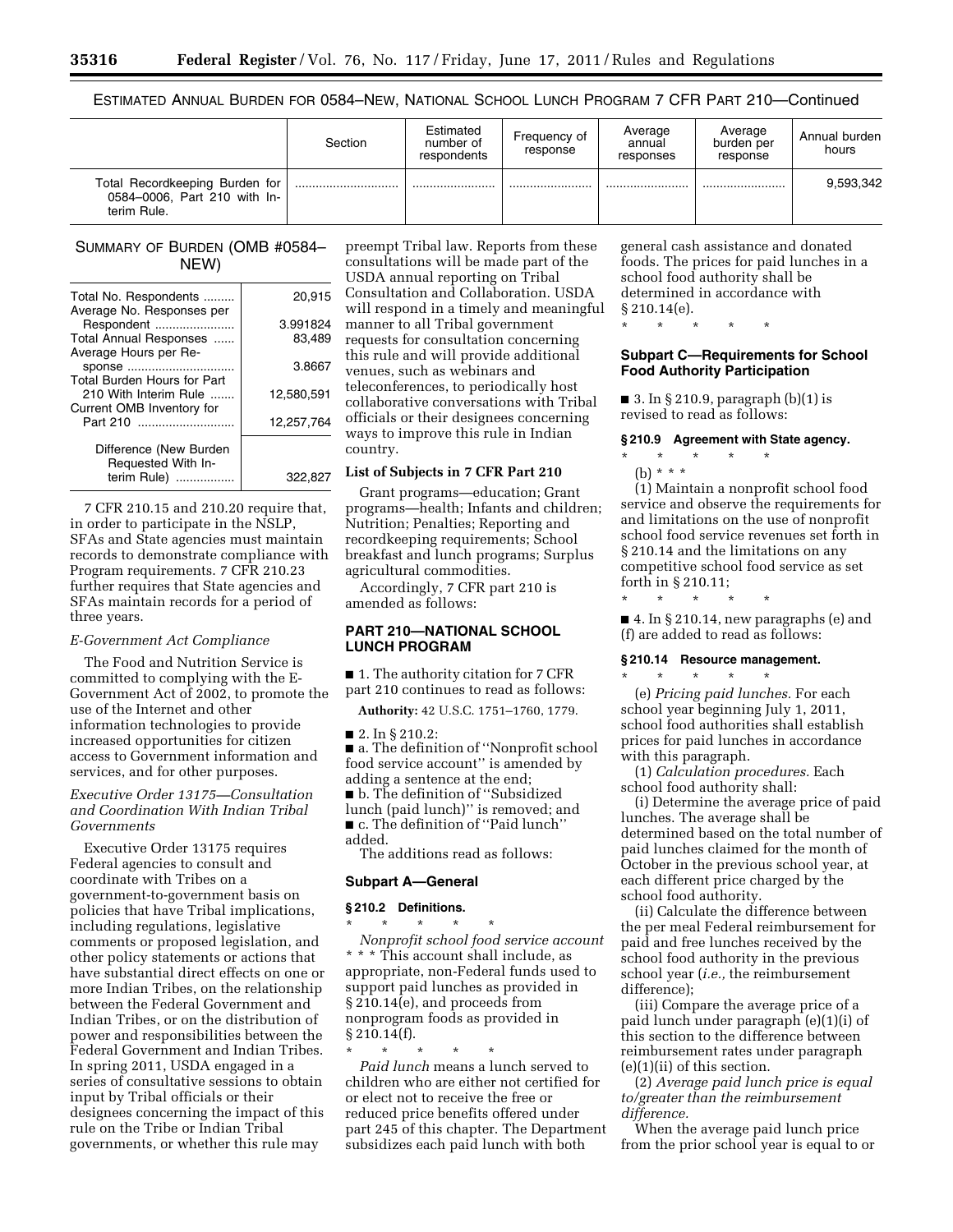greater than the difference in reimbursement rates as determined in paragraph (e)(1)(iii) of this section, the school food authority shall establish an average paid lunch price for the current school year that is not less than the difference identified in (e)(1)(iii) of this section; except that, the school food authority may use the procedure in paragraph (e)(4)(ii) of this section when establishing prices of paid lunches.

(3) *Average lunch price is lower than the reimbursement difference.* When the average price from the prior school year is lower than the difference in reimbursement rates as determined in paragraph (e)(1)(iii) of this section, the school food authority shall establish an average price for the current school year that is not less than the average price charged in the previous school year as adjusted by a percentage equal to the sum obtained by adding:

(i) 2 percent; and

(ii) The percentage change in the Consumers Price Index for All Urban Consumers used to increase the Federal reimbursement rate under section 11 of the Act for the most recent school year for which data are available. The percentage to be used is found in the annual notice published in the **Federal Register** announcing the national average payment rates, from the prior year.

(4) *Price Adjustments.* (i) *Maximum required price increase.* The maximum annual average price increase required under this paragraph shall not exceed ten cents.

(ii) *Rounding of paid lunch prices.*  Any school food authority may round the adjusted price of the paid lunches down to the nearest five cents.

(iii) *Optional price increases.* A school food authority may increase the average price by more than ten cents.

(5) *Reduction in average price for paid lunches.* (i) Any school food authority may reduce the average price of paid lunches as established under this paragraph if the State agency ensures that funds are added to the nonprofit school food service account in accordance with this paragraph.

The minimum that must be added is the product of:

(A) The number of paid lunches claimed by the school food authority in the previous school year multiplied by

(B) The amount required under paragraph (e)(3) of this section, as adjusted under paragraph (e)(4) of this section, minus the average price charged.

(ii) *Prohibitions.* The following shall not be used to reduce the average price charged for paid lunches:

(A) Federal sources of revenue;

(B) Revenue from foods sold in competition with lunches or with breakfasts offered under the School Breakfast Program authorized in 7 CFR part 220. Requirements concerning foods sold in competition with lunches or breakfasts are found in § 210.11 and § 220.12 of this chapter, respectively;

(C) In-kind contributions;

(D) Any in-kind contributions converted to direct cash expenditures after July 1, 2011; and

(E) Per-meal reimbursements (non-Federal) specifically provided for support of programs other than the school lunch program.

(iii) *Allowable non-Federal revenue sources.* Any contribution that is for the direct support of paid lunches that is not prohibited under paragraph (e)(5)(ii) of this section may be used as revenue for this purpose. Such contributions include, but are not limited to:

(A) Per-lunch reimbursements for paid lunches provided by State or local governments;

(B) Funds provided by organizations, such as school-related or community groups, to support paid lunches;

(C) Any portion of State revenue matching funds that exceeds the minimum requirement, as provided in § 210.17, and is provided for paid lunches; and

(D) A proportion attributable to paid lunches from direct payments made from school district funds to support the lunch service.

(6) *Additional considerations.* (i) In any given year, if a school food authority with an average price lower than the reimbursement difference is not required by paragraph (e)(4)(ii) of this section to increase its average price for paid lunches, the school food authority shall use the unrounded average price as the basis for calculations to meet paragraph (e)(3) of this section for the next school year.

(ii) If a school food authority has an average price lower than the reimbursement difference and chooses to increase its average price for paid lunches in any school year more than is required by this section, the amount attributable to the additional voluntary increase may be carried forward to the next school year(s) to meet the requirements of this section.

(iii) For the school year beginning July 1, 2011 only, the limitations for non-Federal contributions in paragraph (e)(5)(iii) of this section do not apply.

(7) *Reporting lunch prices.* In accordance with guidelines provided by FNS:

(i) School food authorities shall report prices charged for paid lunches to the State agency; and

(ii) State agencies shall report these prices to FNS.

(f) *Revenue from nonprogram foods.*  Beginning July 1, 2011, school food authorities shall ensure that the revenue generated from the sale of nonprogram foods complies with the requirements in this paragraph.

(1) *Definition of nonprogram foods.*  For the purposes of this paragraph, nonprogram foods are those foods and beverages:

(i) Sold in a participating school other than reimbursable meals and meal supplements; and

(ii) Purchased using funds from the nonprofit school food service account.

(2) *Revenue from nonprogram foods.*  The proportion of total revenue from the sale of nonprogram foods to total revenue of the school food service account shall be equal to or greater than:

(i) The proportion of total food costs associated with obtaining nonprogram foods to

(ii) The total costs associated with obtaining program and nonprogram foods from the account.

(3) All revenue from the sale of nonprogram foods shall accrue to the nonprofit school food service account of a participating school food authority.

■ 5. In § 210.15:

**a.** Amend paragraph  $(a)(6)$  by removing the word ''and'' at the end of paragraph;

■ b. Amend paragraph (a)(7) by removing ''.'' at the end of the paragraph and adding ''; and'' in its place;

 $\blacksquare$  c. Add a new paragraph (a)(8);

■ d. Amend paragraph (b)(5) by

removing "." at the end of the paragraph and adding '';'' in its place;

■ e. Add new paragraphs (b)(6) and (b)(7).

The additions read as follows:

# **§ 210.15 Reporting and recordkeeping.**   $(a) * * * *$

(8) The prices of paid lunches charged by the school food authority.

(b) \* \* \*

(6) Records to document compliance with the requirements in § 210.14(e); and

(7) Records to document compliance with the requirements in § 210.14(f).

■ 6. In § 210.19, paragraph (a)(2) is amended by adding a sentence at the end to read as follows:

# **Subpart D—Requirements for State Agency Participation**

**§ 210.19 Additional responsibilities.**  (a) \* \* \*

(2) \* \* \* Each State agency shall ensure that school food authorities comply with the requirements for